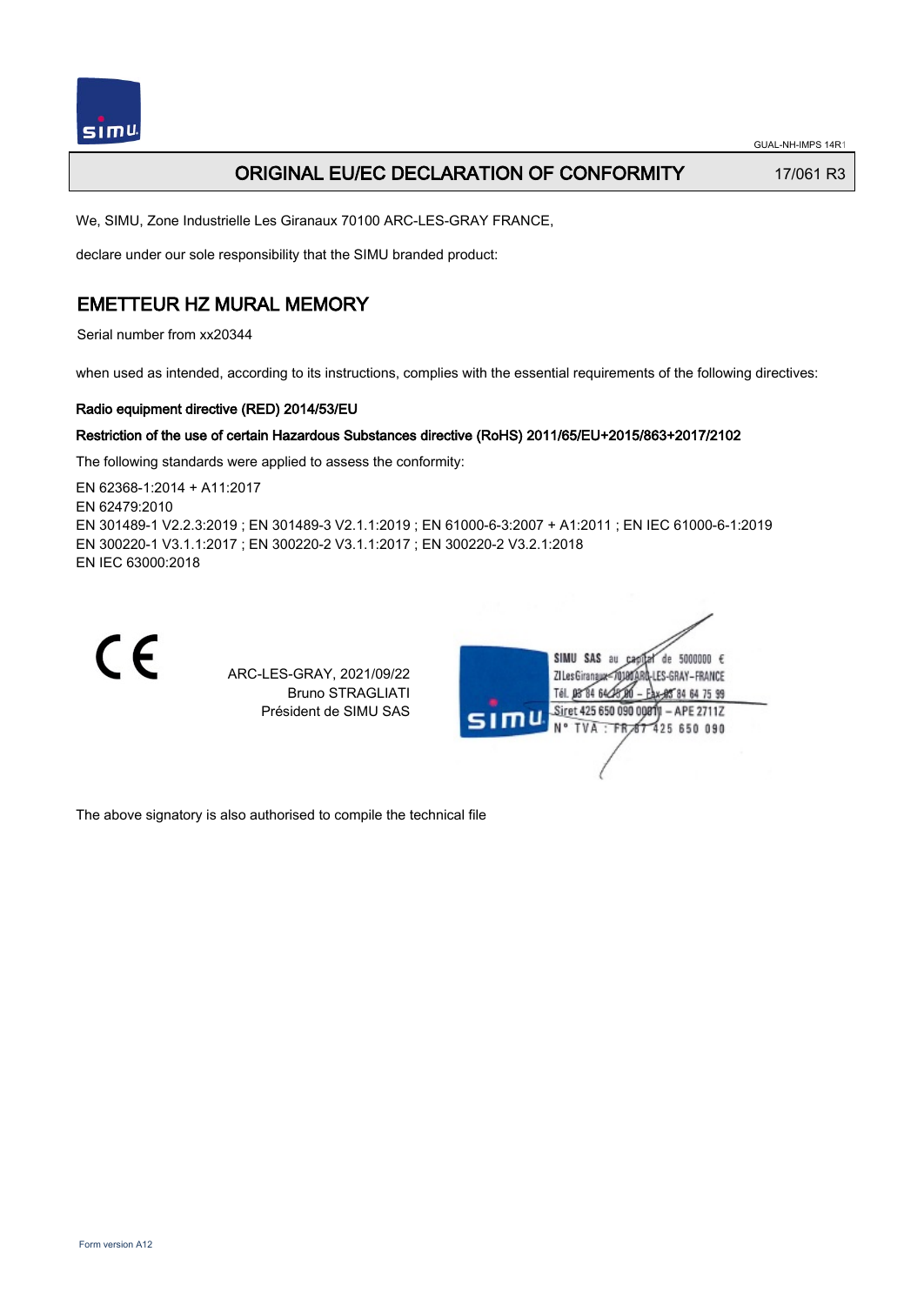

## ORIGINAL EU/EC DECLARATION OF CONFORMITY DECLARATION EU/CE DE CONFORMITE ORIGINALE

17/061 R3

We, SIMU, Zone Industrielle Les Giranaux 70100 ARC-LES-GRAY FRANCE, Nous,

declare under our sole responsibility that the SIMU branded product: declarons sous notre seule responsabilité que le produit de marque SIMU

## EMETTEUR HZ MURAL MEMORY

Serial number from xx20344 Numéro de série à partir de

when used as intended, according to its instructions, complies with the essential requirements of the following directives: utilisé, selon l'usage prévu, comme décrit dans son manuel d'utilisation, est conforme aux exigences essentielles des directives suivantes

#### Radio equipment directive (RED) 2014/53/EU

Directive sur les équipements radio 2014/53/EU

### Restriction of the use of certain Hazardous Substances directive (RoHS) 2011/65/EU+2015/863+2017/2102

Directive RoHS 2011/65/EU+2015/863+2017/2102

The following standards were applied to assess the conformity: Les normes de référence suivantes ont été appliquées pour évaluer la conformité

EN 62368‑1:2014 + A11:2017 EN 62479:2010 EN 301489‑1 V2.2.3:2019 ; EN 301489‑3 V2.1.1:2019 ; EN 61000‑6‑3:2007 + A1:2011 ; EN IEC 61000‑6‑1:2019 EN 300220‑1 V3.1.1:2017 ; EN 300220‑2 V3.1.1:2017 ; EN 300220‑2 V3.2.1:2018 EN IEC 63000:2018

CE

ARC-LES-GRAY, 2021/09/22 Bruno STRAGLIATI Président de SIMU SAS



The above signatory is also authorised to compile the technical file La personne signataire ci-dessus est aussi celle autorisée à constituer le dossier technique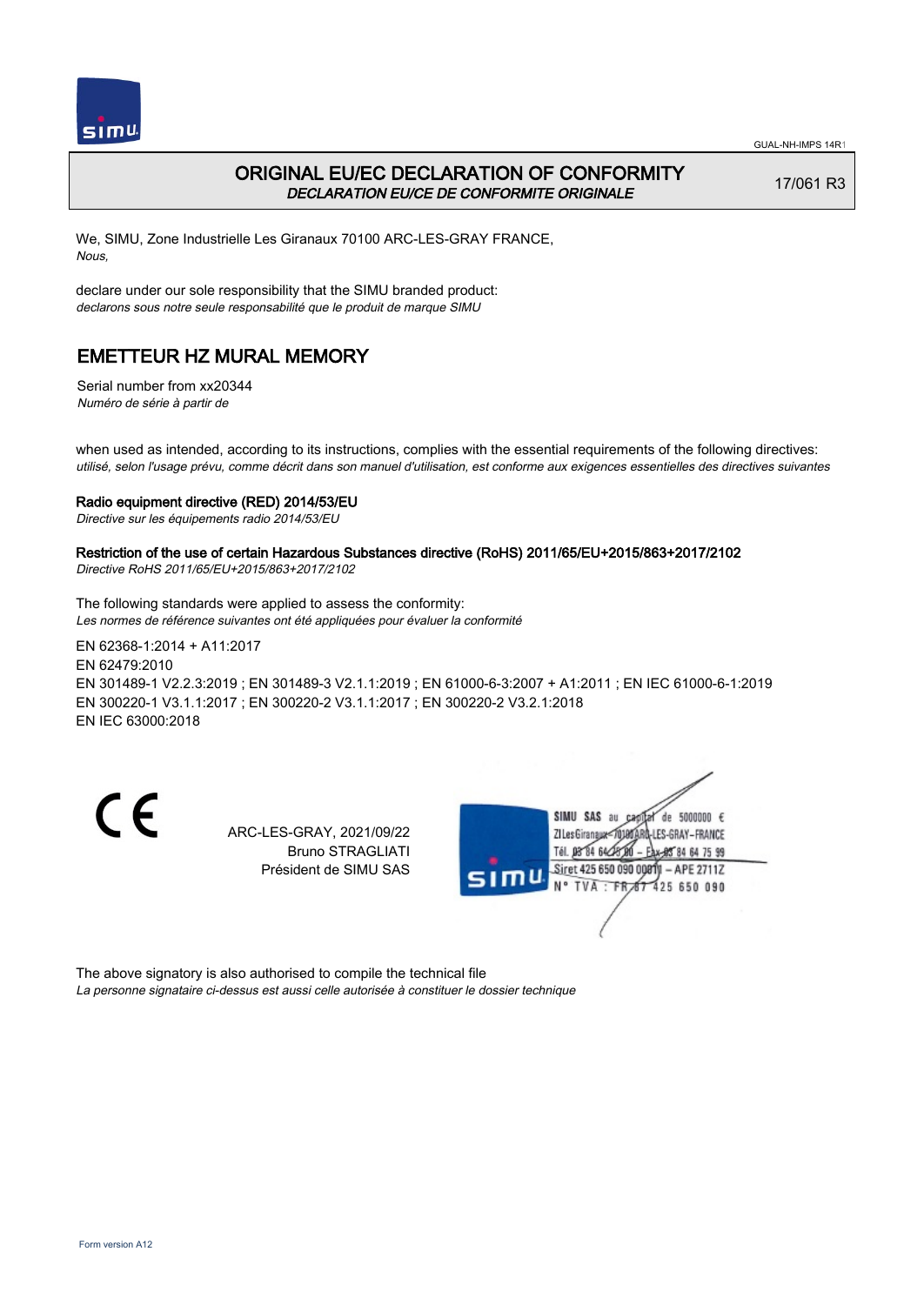

## ORIGINAL EU/EC DECLARATION OF CONFORMITY ORIGINAL EU/EG-KONFORMITÄTSERKLÄRUNG

17/061 R3

We, SIMU, Zone Industrielle Les Giranaux 70100 ARC-LES-GRAY FRANCE, Wir,

declare under our sole responsibility that the SIMU branded product: erklären unter unserer alleinigen Verantwortung, dass das mit der Marke SIMU versehene Produkt

# EMETTEUR HZ MURAL MEMORY

Serial number from xx20344 Seriennummer ab

when used as intended, according to its instructions, complies with the essential requirements of the following directives: den einschlägigen Bestimmungen der folgenden Richtlinien entspricht, wenn es nach den Anweisungen des Herstellers bestimmungsgemäß verwendet wird

### Radio equipment directive (RED) 2014/53/EU

Funkanlagen-Richtlinie 2014/53/EU

### Restriction of the use of certain Hazardous Substances directive (RoHS) 2011/65/EU+2015/863+2017/2102

RoHS-Richtlinie 2011/65/EU+2015/863+2017/2102

The following standards were applied to assess the conformity: Die Konformität wird durch die Einhaltung folgender Normen nachgewiesen

EN 62368‑1:2014 + A11:2017 EN 62479:2010 EN 301489‑1 V2.2.3:2019 ; EN 301489‑3 V2.1.1:2019 ; EN 61000‑6‑3:2007 + A1:2011 ; EN IEC 61000‑6‑1:2019 EN 300220‑1 V3.1.1:2017 ; EN 300220‑2 V3.1.1:2017 ; EN 300220‑2 V3.2.1:2018 EN IEC 63000:2018

CE

ARC-LES-GRAY, 2021/09/22 Bruno STRAGLIATI Président de SIMU SAS



The above signatory is also authorised to compile the technical file

Die oben genannte Person ist auch bevollmächtigt, die relevanten technischen Unterlagen zusammenzustellen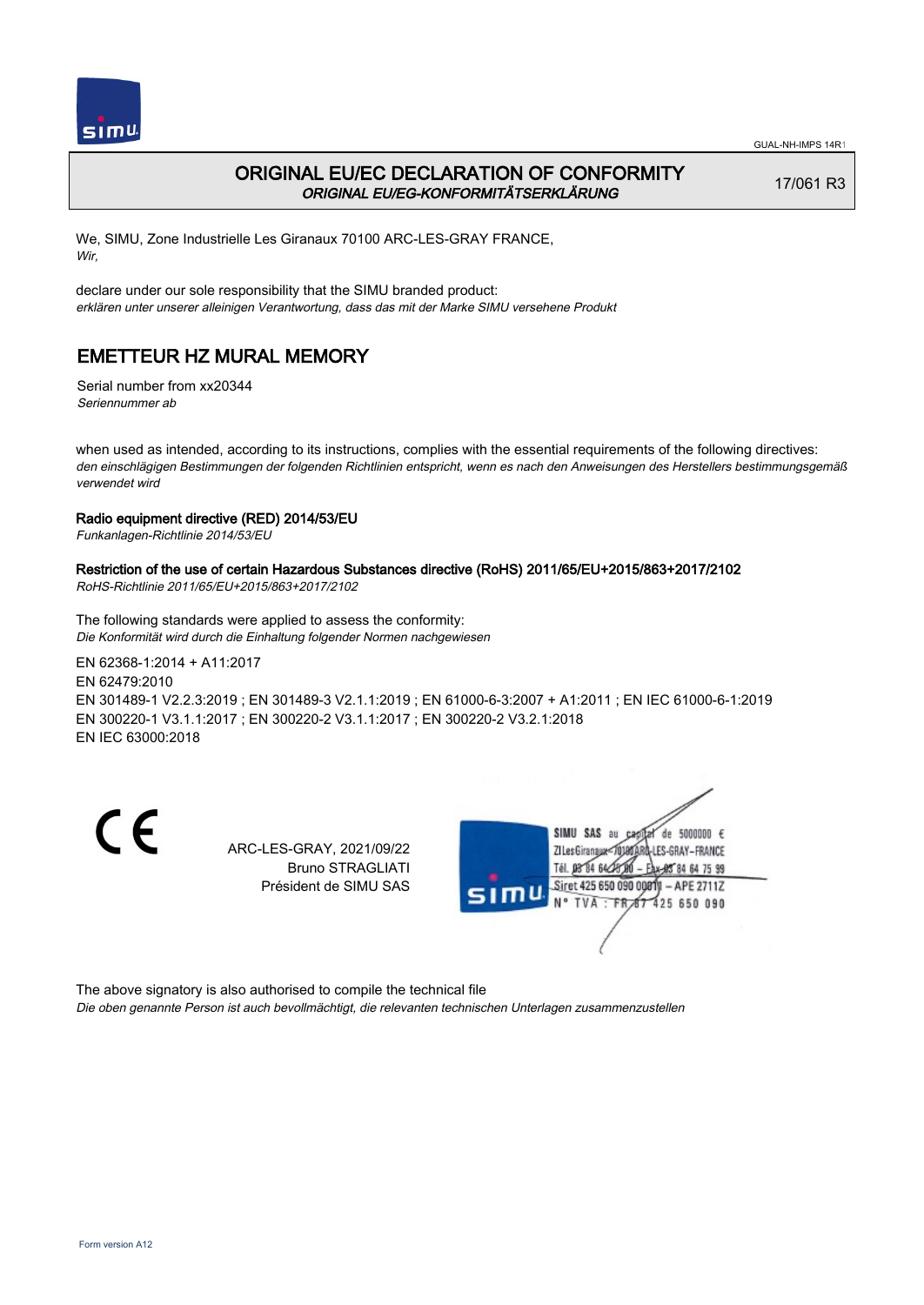



## ORIGINAL EU/EC DECLARATION OF CONFORMITY DECLARACIÓN UE/CE DE CONFORMIDAD ORIGINAL

17/061 R3

We, SIMU, Zone Industrielle Les Giranaux 70100 ARC-LES-GRAY FRANCE, Nosotros,

declare under our sole responsibility that the SIMU branded product: declaramos bajo nuestra única responsabilidad, que los productos de la marca SIMU

## EMETTEUR HZ MURAL MEMORY

Serial number from xx20344 número de serie a partir de

when used as intended, according to its instructions, complies with the essential requirements of the following directives: cuando se utilizan según el uso previsto, de conformidad con sus instrucciones, cumplen con los requisitos esenciales de las siguientes directivas

### Radio equipment directive (RED) 2014/53/EU

Directiva equipos radioeléctricos 2014/53/EU

### Restriction of the use of certain Hazardous Substances directive (RoHS) 2011/65/EU+2015/863+2017/2102

Directiva RoHS 2011/65/EU+2015/863+2017/2102

The following standards were applied to assess the conformity: Las siguientes normas de referencia han sido aplicadas para evaluar la conformidad

EN 62368‑1:2014 + A11:2017 EN 62479:2010 EN 301489‑1 V2.2.3:2019 ; EN 301489‑3 V2.1.1:2019 ; EN 61000‑6‑3:2007 + A1:2011 ; EN IEC 61000‑6‑1:2019 EN 300220‑1 V3.1.1:2017 ; EN 300220‑2 V3.1.1:2017 ; EN 300220‑2 V3.2.1:2018 EN IEC 63000:2018

CE

ARC-LES-GRAY, 2021/09/22 Bruno STRAGLIATI Président de SIMU SAS



The above signatory is also authorised to compile the technical file

el firmante, anteriormente mencionado tambien esta facultado para elaborar el expediente tecnico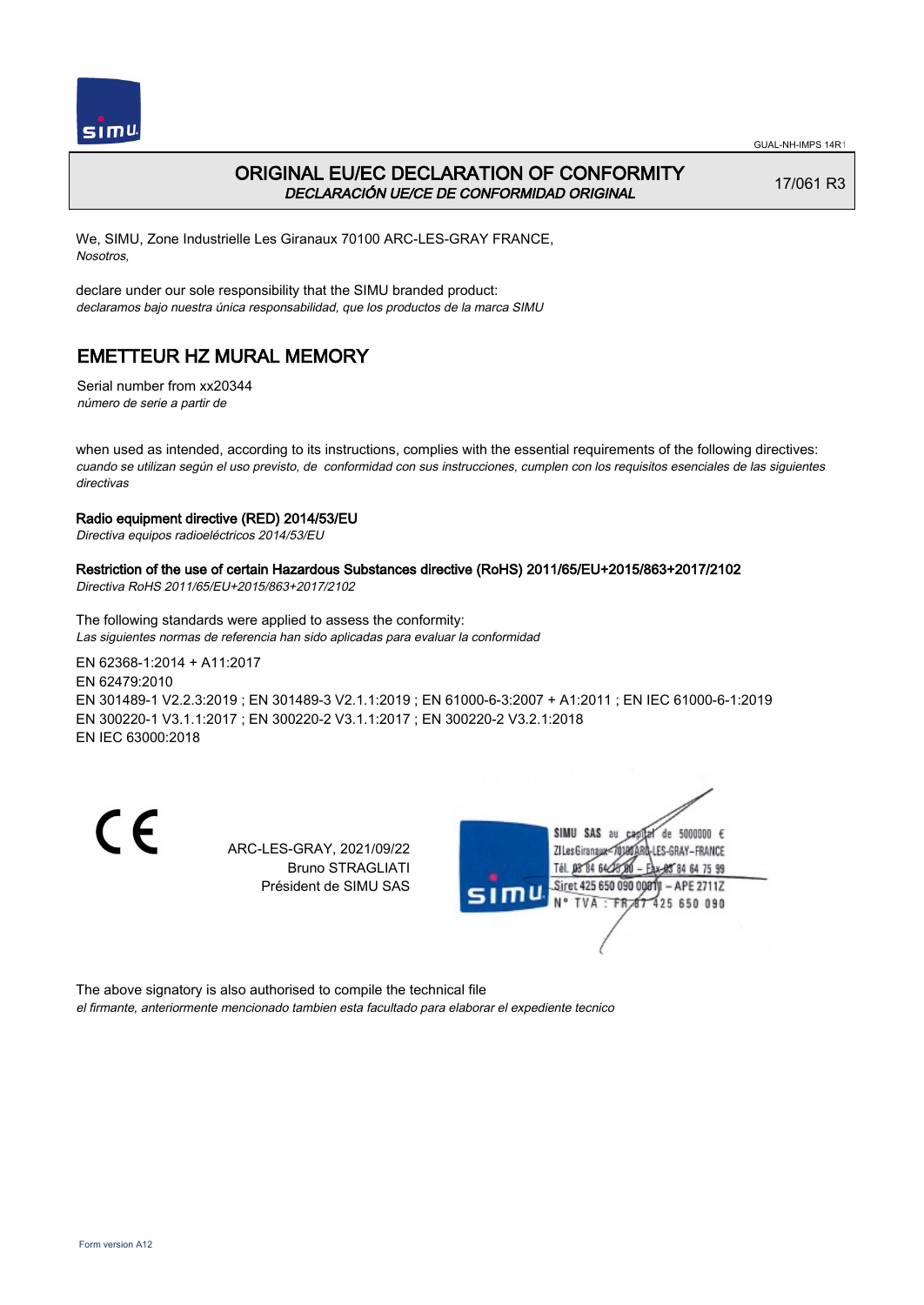

## ORIGINAL EU/EC DECLARATION OF CONFORMITY DICHIARAZIONE DI CONFORMITÀ UE/CE ORIGINALE

17/061 R3

We, SIMU, Zone Industrielle Les Giranaux 70100 ARC-LES-GRAY FRANCE, Noi,

declare under our sole responsibility that the SIMU branded product: dichiariamo sotto la nostra esclusiva responsabilità che l'appareccho di marca SIMU

## EMETTEUR HZ MURAL MEMORY

Serial number from xx20344 Numero di serie a partire da

when used as intended, according to its instructions, complies with the essential requirements of the following directives: se utilizzato secondo l'uso previsto, come descritto nel suo manuale d'istruzioni, è conforme ai requisiti essenziali delle seguenti Direttive

#### Radio equipment directive (RED) 2014/53/EU

Direttiva apparecchiature radio 2014/53/EU

### Restriction of the use of certain Hazardous Substances directive (RoHS) 2011/65/EU+2015/863+2017/2102

Direttiva RoHS 2011/65/EU+2015/863+2017/2102

The following standards were applied to assess the conformity: I seguenti standard di riferimento sono stati applicati per ottenere la conformità

EN 62368‑1:2014 + A11:2017 EN 62479:2010 EN 301489‑1 V2.2.3:2019 ; EN 301489‑3 V2.1.1:2019 ; EN 61000‑6‑3:2007 + A1:2011 ; EN IEC 61000‑6‑1:2019 EN 300220‑1 V3.1.1:2017 ; EN 300220‑2 V3.1.1:2017 ; EN 300220‑2 V3.2.1:2018 EN IEC 63000:2018

CE

ARC-LES-GRAY, 2021/09/22 Bruno STRAGLIATI Président de SIMU SAS



The above signatory is also authorised to compile the technical file Il firmatario è inoltre autorizzato a costituire il fascicolo tecnico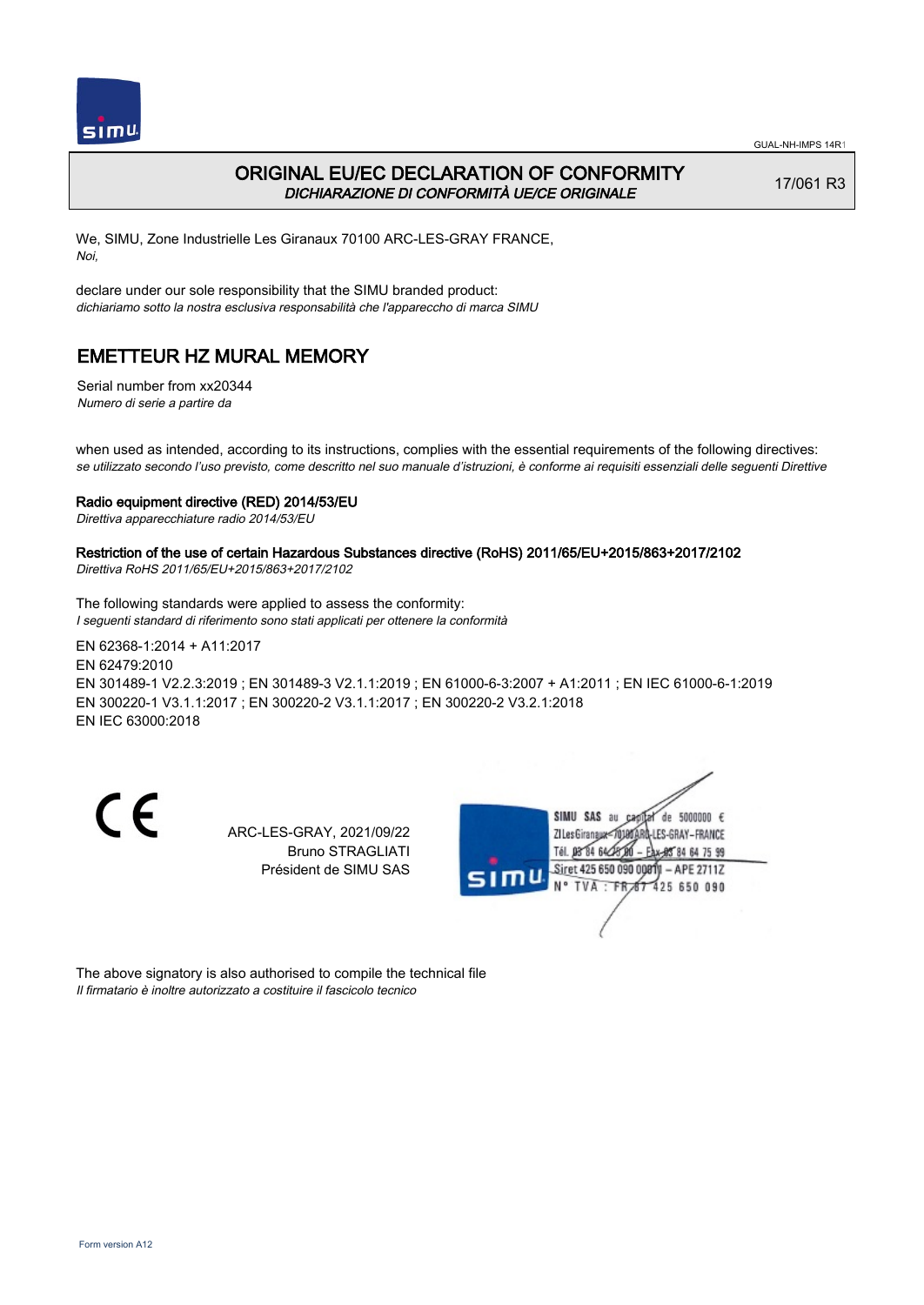

## ORIGINAL EU/EC DECLARATION OF CONFORMITY ОРИГИНАЛНА EU/EC ДЕКЛАРАЦИЯ ЗА СЪОТВЕТСТВИЕ

17/061 R3

We, SIMU, Zone Industrielle Les Giranaux 70100 ARC-LES-GRAY FRANCE, Ние,

declare under our sole responsibility that the SIMU branded product: декларираме на своя лична отговорност, че продукт с търговска марка SIMU

# EMETTEUR HZ MURAL MEMORY

Serial number from xx20344 сериен номер от

when used as intended, according to its instructions, complies with the essential requirements of the following directives: когато се използва съобразно предназначението си и в съответствие с инструкциите е в съответствие с основните изисквания на следните директиви

### Radio equipment directive (RED) 2014/53/EU

Директива за радио оборудване 2014/53/EU

### Restriction of the use of certain Hazardous Substances directive (RoHS) 2011/65/EU+2015/863+2017/2102

RoHS Директива относно ограничението на употребата на определени опасни вещества в електрическото и електронното оборудване 2011/65/EU+2015/863+2017/2102

The following standards were applied to assess the conformity: Следните референтни стандарти са приложени за оценяване на съответствието

EN 62368‑1:2014 + A11:2017 EN 62479:2010 EN 301489‑1 V2.2.3:2019 ; EN 301489‑3 V2.1.1:2019 ; EN 61000‑6‑3:2007 + A1:2011 ; EN IEC 61000‑6‑1:2019 EN 300220‑1 V3.1.1:2017 ; EN 300220‑2 V3.1.1:2017 ; EN 300220‑2 V3.2.1:2018 EN IEC 63000:2018

CE

ARC-LES-GRAY, 2021/09/22 Bruno STRAGLIATI Président de SIMU SAS



The above signatory is also authorised to compile the technical file Гоеподписващия също е упълномощен да съставя техническо досие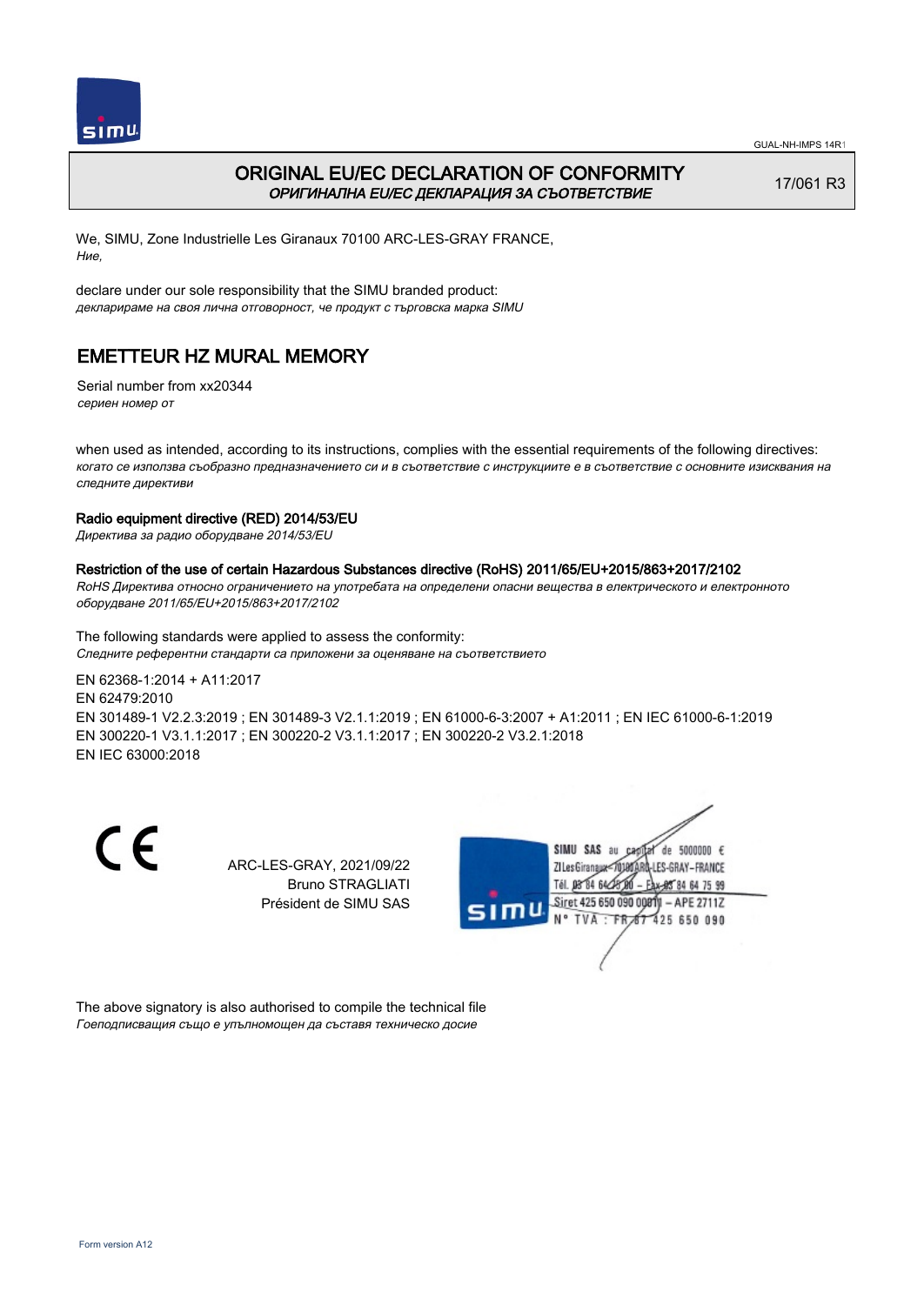

### ORIGINAL EU/EC DECLARATION OF CONFORMITY ORIGINÁLNÍ EU/ES PROHLÁŠENÍ O SHODĚ

17/061 R3

We, SIMU, Zone Industrielle Les Giranaux 70100 ARC-LES-GRAY FRANCE, My,

declare under our sole responsibility that the SIMU branded product: prohlašujeme na svou výlučnou odpovědnost, že výrobek značky SIMU

## EMETTEUR HZ MURAL MEMORY

Serial number from xx20344 Sériové číslo od

when used as intended, according to its instructions, complies with the essential requirements of the following directives: pokud je používán v souladu s účelem použití a s návodem, splňuje základní požadavky těchto směrnic

#### Radio equipment directive (RED) 2014/53/EU

Směrnice o dodávání rádiových zařízení na trh 2014/53/EU

#### Restriction of the use of certain Hazardous Substances directive (RoHS) 2011/65/EU+2015/863+2017/2102

Směrnice o omezení používání některých nebezpečných látek v elektrických a elektronických zařízeních 2011/65/EU+2015/863+2017/2102

The following standards were applied to assess the conformity: Pro posouzení shody byly použity následující normy

EN 62368‑1:2014 + A11:2017 EN 62479:2010 EN 301489‑1 V2.2.3:2019 ; EN 301489‑3 V2.1.1:2019 ; EN 61000‑6‑3:2007 + A1:2011 ; EN IEC 61000‑6‑1:2019 EN 300220‑1 V3.1.1:2017 ; EN 300220‑2 V3.1.1:2017 ; EN 300220‑2 V3.2.1:2018 EN IEC 63000:2018

CE

ARC-LES-GRAY, 2021/09/22 Bruno STRAGLIATI Président de SIMU SAS



The above signatory is also authorised to compile the technical file Výše uvedená osoba je také osoba pověřená sestavením technické dokumentace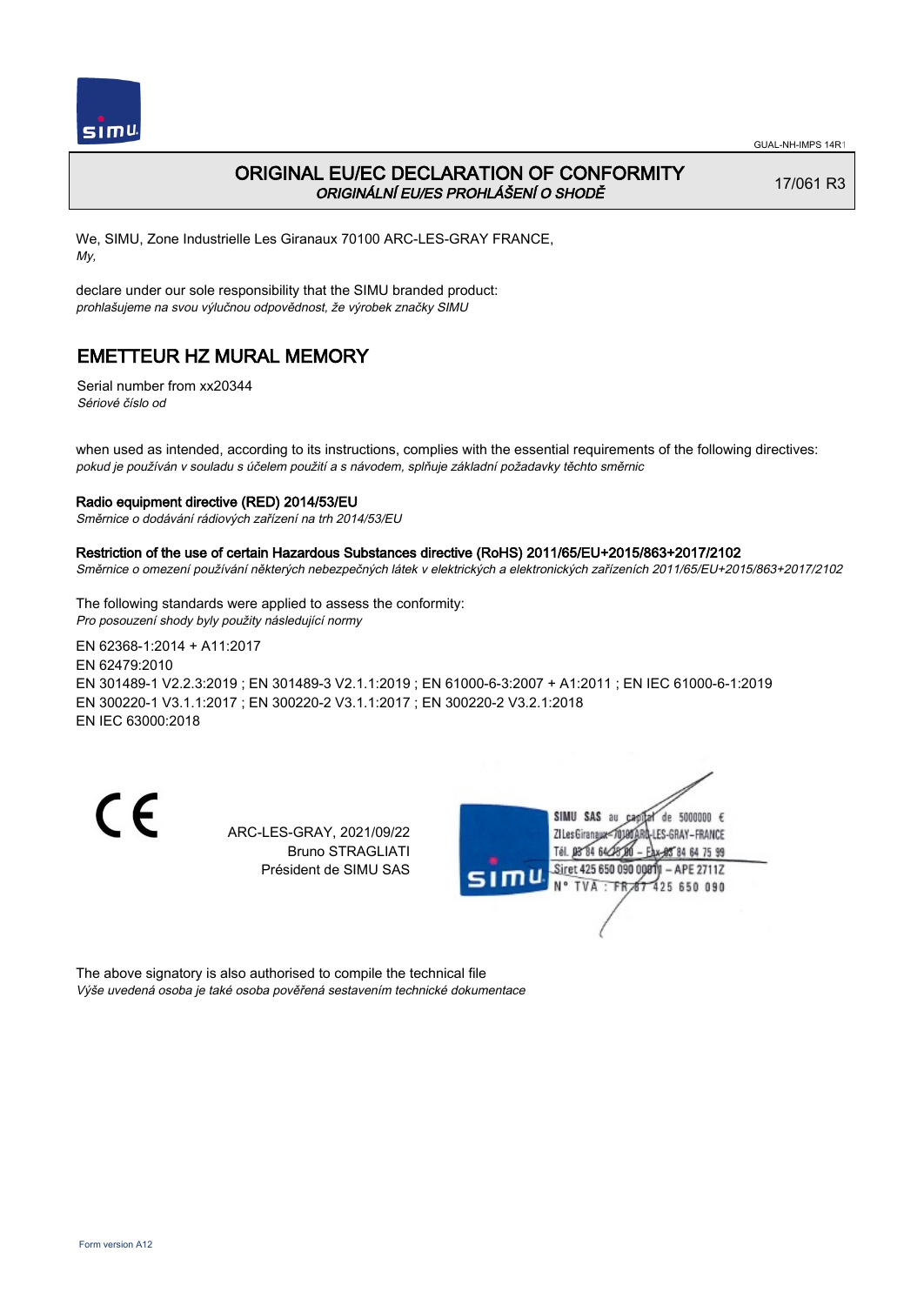

## ORIGINAL EU/EC DECLARATION OF CONFORMITY ORIGINAL EU/EF-OVERENSSTEMMELSESERKLÆRING

17/061 R3

We, SIMU, Zone Industrielle Les Giranaux 70100 ARC-LES-GRAY FRANCE, Vi,

declare under our sole responsibility that the SIMU branded product: erklærer som eneansvarlige, at SIMU mærkede produkter

# EMETTEUR HZ MURAL MEMORY

Serial number from xx20344 serienummer fra

when used as intended, according to its instructions, complies with the essential requirements of the following directives: når det anvendes efter hensigten, efter dennes instrukser, overholder kravene i følgende direktiver

### Radio equipment directive (RED) 2014/53/EU

Radioudstyrsdirektivet 2014/53/EU

### Restriction of the use of certain Hazardous Substances directive (RoHS) 2011/65/EU+2015/863+2017/2102

RoHS direktiv 2011/65/EU+2015/863+2017/2102

The following standards were applied to assess the conformity: Referencestandarderne der følger blev anvendt til at vurdere overholdelsen

EN 62368‑1:2014 + A11:2017 EN 62479:2010 EN 301489‑1 V2.2.3:2019 ; EN 301489‑3 V2.1.1:2019 ; EN 61000‑6‑3:2007 + A1:2011 ; EN IEC 61000‑6‑1:2019 EN 300220‑1 V3.1.1:2017 ; EN 300220‑2 V3.1.1:2017 ; EN 300220‑2 V3.2.1:2018 EN IEC 63000:2018

CE

ARC-LES-GRAY, 2021/09/22 Bruno STRAGLIATI Président de SIMU SAS



The above signatory is also authorised to compile the technical file Personen nævnt ovenfor er også godkendt til at udarbejde det tekniske dossier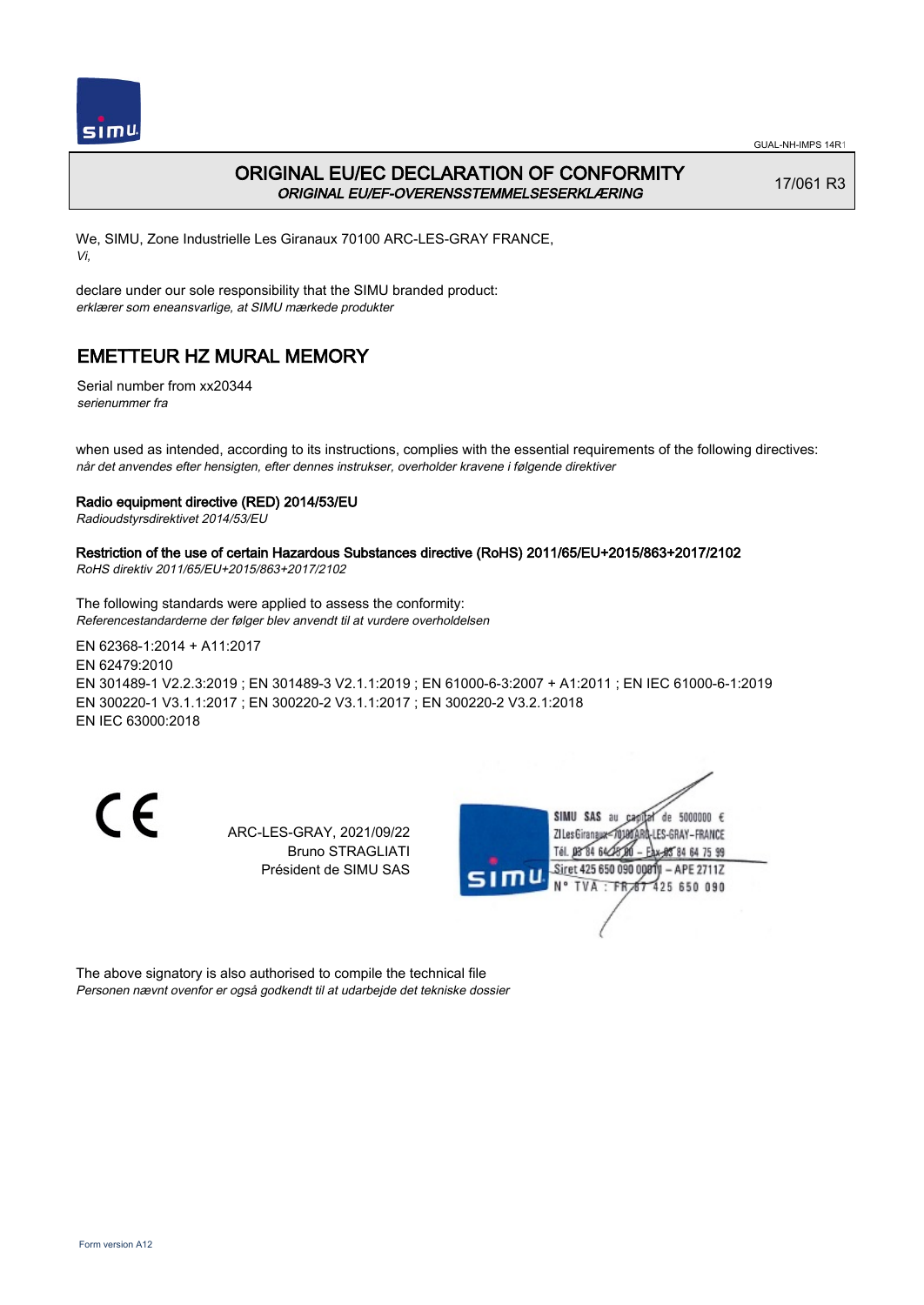

### ORIGINAL EU/EC DECLARATION OF CONFORMITY EL/EK VASTAVUSDEKLARATSIOON

17/061 R3

We, SIMU, Zone Industrielle Les Giranaux 70100 ARC-LES-GRAY FRANCE, Meie,

declare under our sole responsibility that the SIMU branded product: kinnitame kogu vastutusega, et SIMU kaubamärgiga tooted

## EMETTEUR HZ MURAL MEMORY

Serial number from xx20344 Seerianumber alates

when used as intended, according to its instructions, complies with the essential requirements of the following directives: kui kasutatakse eesmärgipäraselt ja juhiste kohaselt, vastavad käesoleva direktiivi põhinõuetele

#### Radio equipment directive (RED) 2014/53/EU

Direktiiv raadioseadmete turul kättesaadavuse kohta 2014/53/EU

#### Restriction of the use of certain Hazardous Substances directive (RoHS) 2011/65/EU+2015/863+2017/2102

RoHs direktiiv ohtlike ainete kasutamise piirangute kohta elektri- ja elektroonikaseadmetes 2011/65/EU+2015/863+2017/2102

The following standards were applied to assess the conformity: Vastavusdeklaratsiooni hindamiseks kasutatakse järgmisi standardeid

EN 62368‑1:2014 + A11:2017 EN 62479:2010 EN 301489‑1 V2.2.3:2019 ; EN 301489‑3 V2.1.1:2019 ; EN 61000‑6‑3:2007 + A1:2011 ; EN IEC 61000‑6‑1:2019 EN 300220‑1 V3.1.1:2017 ; EN 300220‑2 V3.1.1:2017 ; EN 300220‑2 V3.2.1:2018 EN IEC 63000:2018

CE

ARC-LES-GRAY, 2021/09/22 Bruno STRAGLIATI Président de SIMU SAS



The above signatory is also authorised to compile the technical file Eelpool nimetatud isik on volitatud koostama tehnilist dokumentatsiooni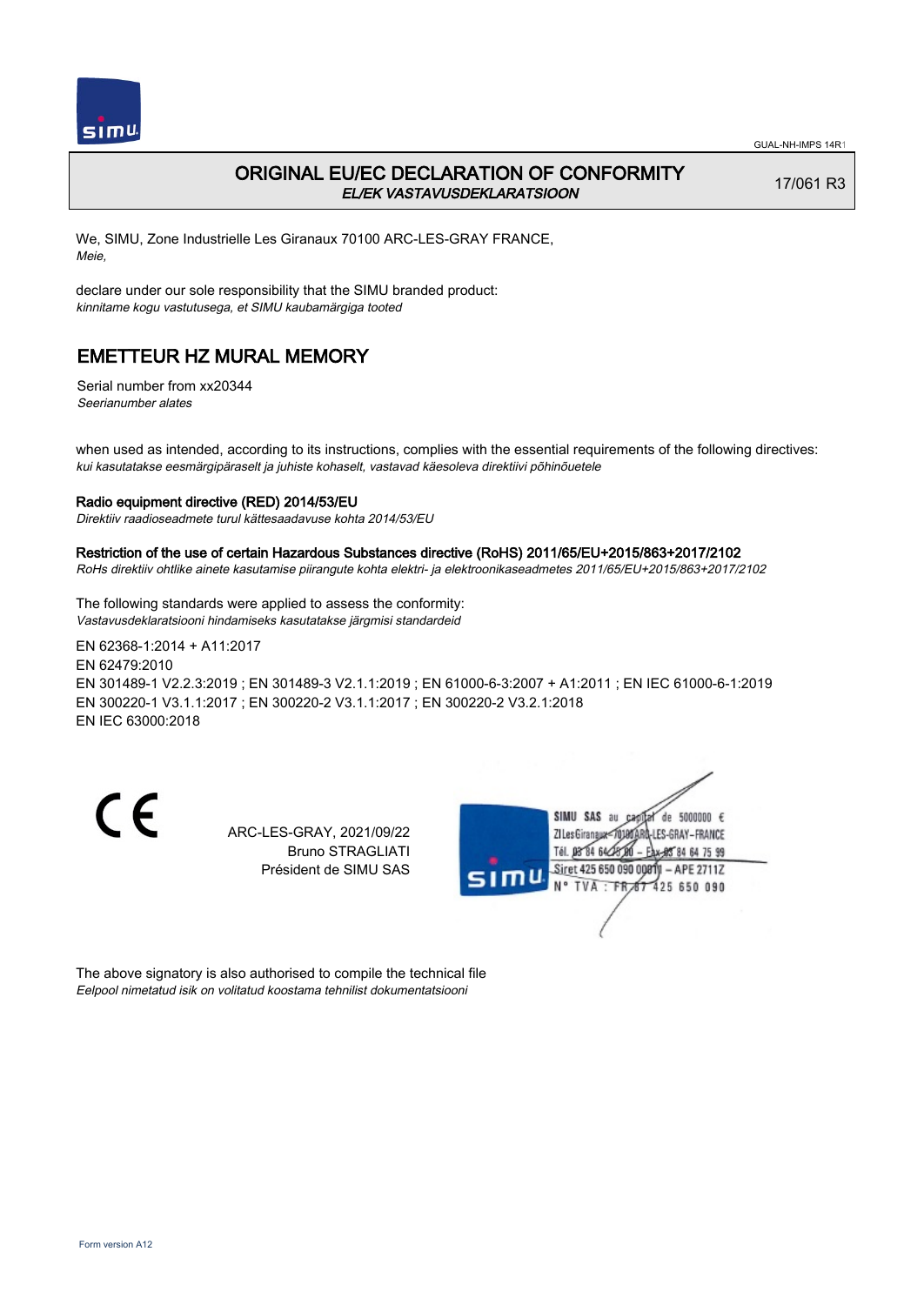

## ORIGINAL EU/EC DECLARATION OF CONFORMITY ALKUPERÄISET EU/EY-VAATIMUSTENMUKAISUUSVAKUUTUS

17/061 R3

We, SIMU, Zone Industrielle Les Giranaux 70100 ARC-LES-GRAY FRANCE, Me,

declare under our sole responsibility that the SIMU branded product: vakuutamme omalla vastuullamme, että SIMU merkkituote

# EMETTEUR HZ MURAL MEMORY

Serial number from xx20344 sarjanumerot

when used as intended, according to its instructions, complies with the essential requirements of the following directives: kun käytettynä oikein ja sen ohjeiden mukaan, noudattaa seuraavien direktiivien olennaisia vaatimuksia

### Radio equipment directive (RED) 2014/53/EU

Radiolaitteiden direktiivin 2014/53/EU

## Restriction of the use of certain Hazardous Substances directive (RoHS) 2011/65/EU+2015/863+2017/2102

RoHS direktiivin 2011/65/EU+2015/863+2017/2102

The following standards were applied to assess the conformity: Seuraavia viitestandardeja sovellettiin vaatimustenmukaisuusvakuutusta arvioitaessa

EN 62368‑1:2014 + A11:2017 EN 62479:2010 EN 301489‑1 V2.2.3:2019 ; EN 301489‑3 V2.1.1:2019 ; EN 61000‑6‑3:2007 + A1:2011 ; EN IEC 61000‑6‑1:2019 EN 300220‑1 V3.1.1:2017 ; EN 300220‑2 V3.1.1:2017 ; EN 300220‑2 V3.2.1:2018 EN IEC 63000:2018

CE

ARC-LES-GRAY, 2021/09/22 Bruno STRAGLIATI Président de SIMU SAS



The above signatory is also authorised to compile the technical file Yllä allekirjoittaja on myös valtuutettu kokoamaan teknisten tiedostojen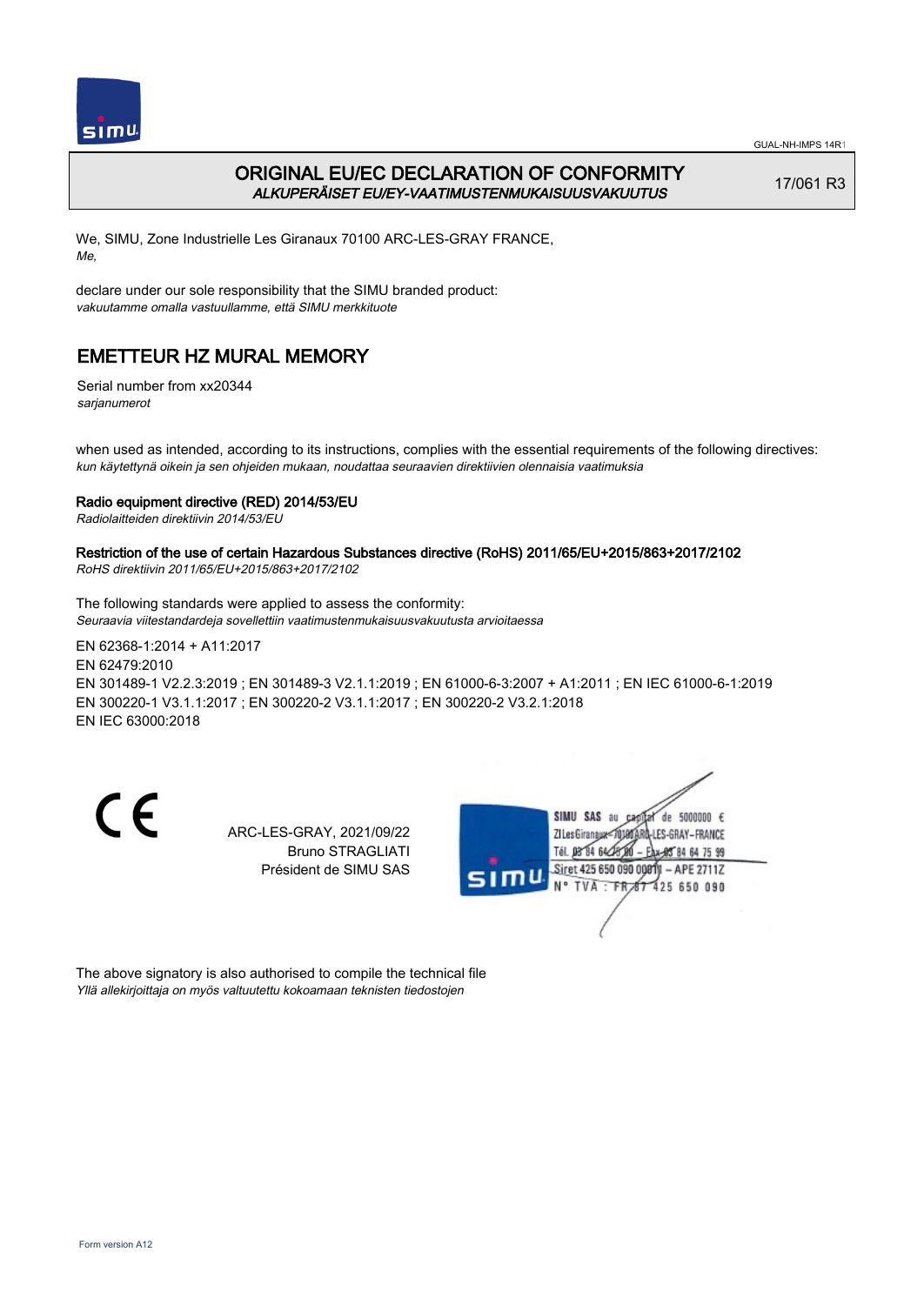

### ORIGINAL EU/EC DECLARATION OF CONFORMITY ΠΡΩΤΟΤΥΠΟ ΔΗΛΩΣΗ ΣΥΜΜΟΡΦΩΣΗΣ ΕΕ/EK

17/061 R3

We, SIMU, Zone Industrielle Les Giranaux 70100 ARC-LES-GRAY FRANCE, εμείς,

declare under our sole responsibility that the SIMU branded product: Δηλώνουμε αναλαμβάνοντας την αποκλειστική ευθύνη ότι το επώνυμο προϊόν SIMU

## EMETTEUR HZ MURAL MEMORY

Serial number from xx20344 σειριακό αριθμό από

when used as intended, according to its instructions, complies with the essential requirements of the following directives: όταν χρησιμοποιείται όπως έχει προβλεφθεί, σύμφωνα με τις οδηγίες του, συμφωνεί με τις βασικές απαιτήσεις των ακόλουθων οδηγιών

#### Radio equipment directive (RED) 2014/53/EU

Οδηγία ραδιοεξοπλισμού 2014/53/EU

# Restriction of the use of certain Hazardous Substances directive (RoHS) 2011/65/EU+2015/863+2017/2102

Οδηγίας RoHS 2011/65/EU+2015/863+2017/2102

The following standards were applied to assess the conformity: Τα πρότυπα αναφοράς που ακολουθούν εφαρμόστηκαν με σκοπό την αξιολόγηση της συμμόρφωσης

EN 62368‑1:2014 + A11:2017 EN 62479:2010 EN 301489‑1 V2.2.3:2019 ; EN 301489‑3 V2.1.1:2019 ; EN 61000‑6‑3:2007 + A1:2011 ; EN IEC 61000‑6‑1:2019 EN 300220‑1 V3.1.1:2017 ; EN 300220‑2 V3.1.1:2017 ; EN 300220‑2 V3.2.1:2018 EN IEC 63000:2018

CE

ARC-LES-GRAY, 2021/09/22 Bruno STRAGLIATI Président de SIMU SAS



The above signatory is also authorised to compile the technical file Το πρόσωπο που αναφέρεται παραπάνω είναι επίσης εξουσιοδοτημένο να καταρτίσει τον τεχνικό φάκελο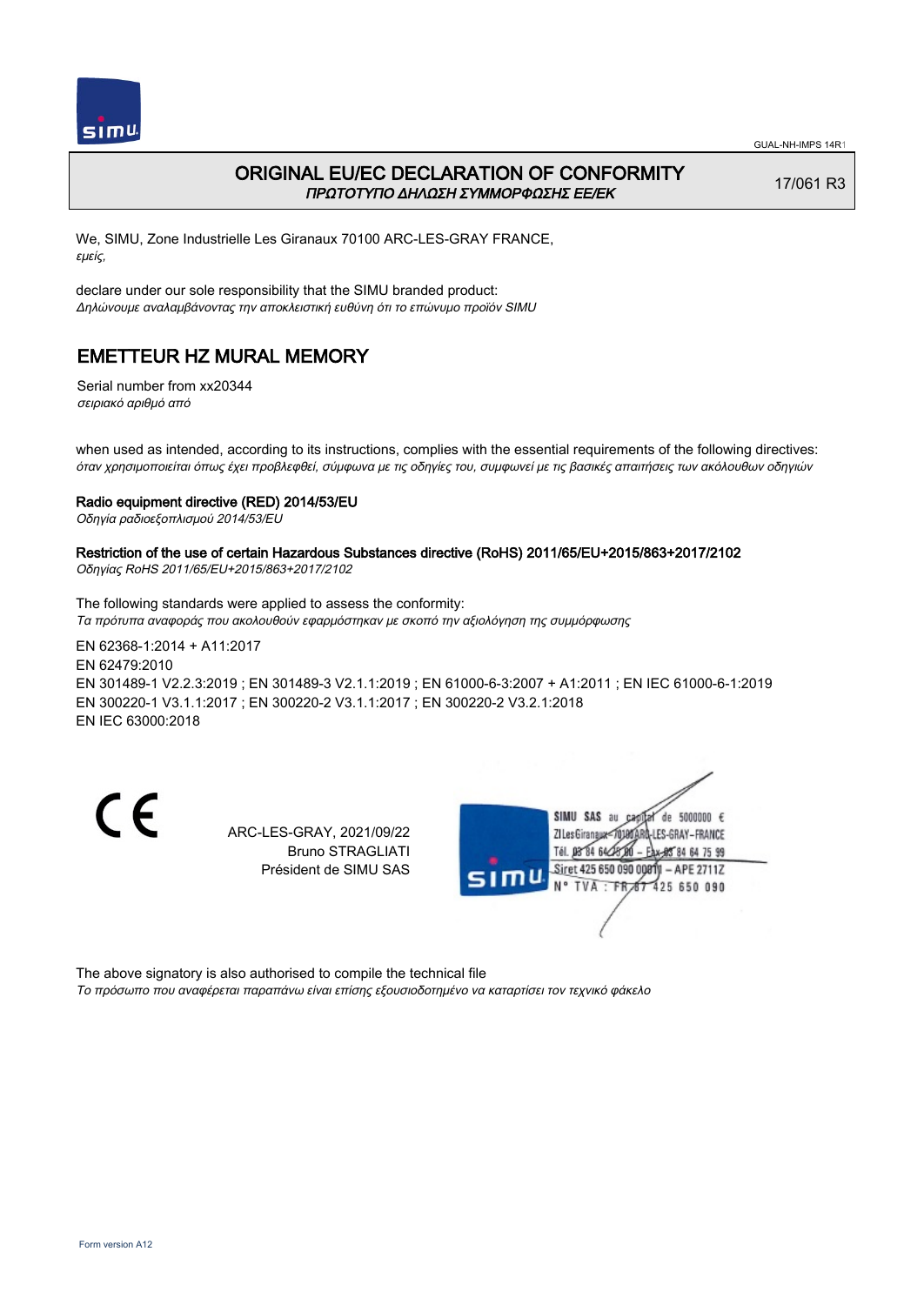

## ORIGINAL EU/EC DECLARATION OF CONFORMITY ORGINALNA EU/EC DEKLARACIJA O USKLAĐENOSTI

17/061 R3

We, SIMU, Zone Industrielle Les Giranaux 70100 ARC-LES-GRAY FRANCE, Mi,

declare under our sole responsibility that the SIMU branded product: izjavljujemo pod punom odgovornošču da je proizvod marke SIMU

# EMETTEUR HZ MURAL MEMORY

Serial number from xx20344 Serijski broj iz

when used as intended, according to its instructions, complies with the essential requirements of the following directives: ako se upotrebljava prema namjeni, prema važećim uputama, usklađen sa prijeko potrebnim zahtijevima slijedećih direktiva

### Radio equipment directive (RED) 2014/53/EU

Direktiva za radijsku opremu 2014/53/EU

## Restriction of the use of certain Hazardous Substances directive (RoHS) 2011/65/EU+2015/863+2017/2102

Direktiva RoHS 2011/65/EU+2015/863+2017/2102

The following standards were applied to assess the conformity: Slijedeće reference standarda se primjenjuju da se odredi usklađenost

EN 62368‑1:2014 + A11:2017 EN 62479:2010 EN 301489‑1 V2.2.3:2019 ; EN 301489‑3 V2.1.1:2019 ; EN 61000‑6‑3:2007 + A1:2011 ; EN IEC 61000‑6‑1:2019 EN 300220‑1 V3.1.1:2017 ; EN 300220‑2 V3.1.1:2017 ; EN 300220‑2 V3.2.1:2018 EN IEC 63000:2018

CE

ARC-LES-GRAY, 2021/09/22 Bruno STRAGLIATI Président de SIMU SAS



The above signatory is also authorised to compile the technical file Gore navedeni potpisnik također je ovlašten za sastavljanje tehničkog dokumenta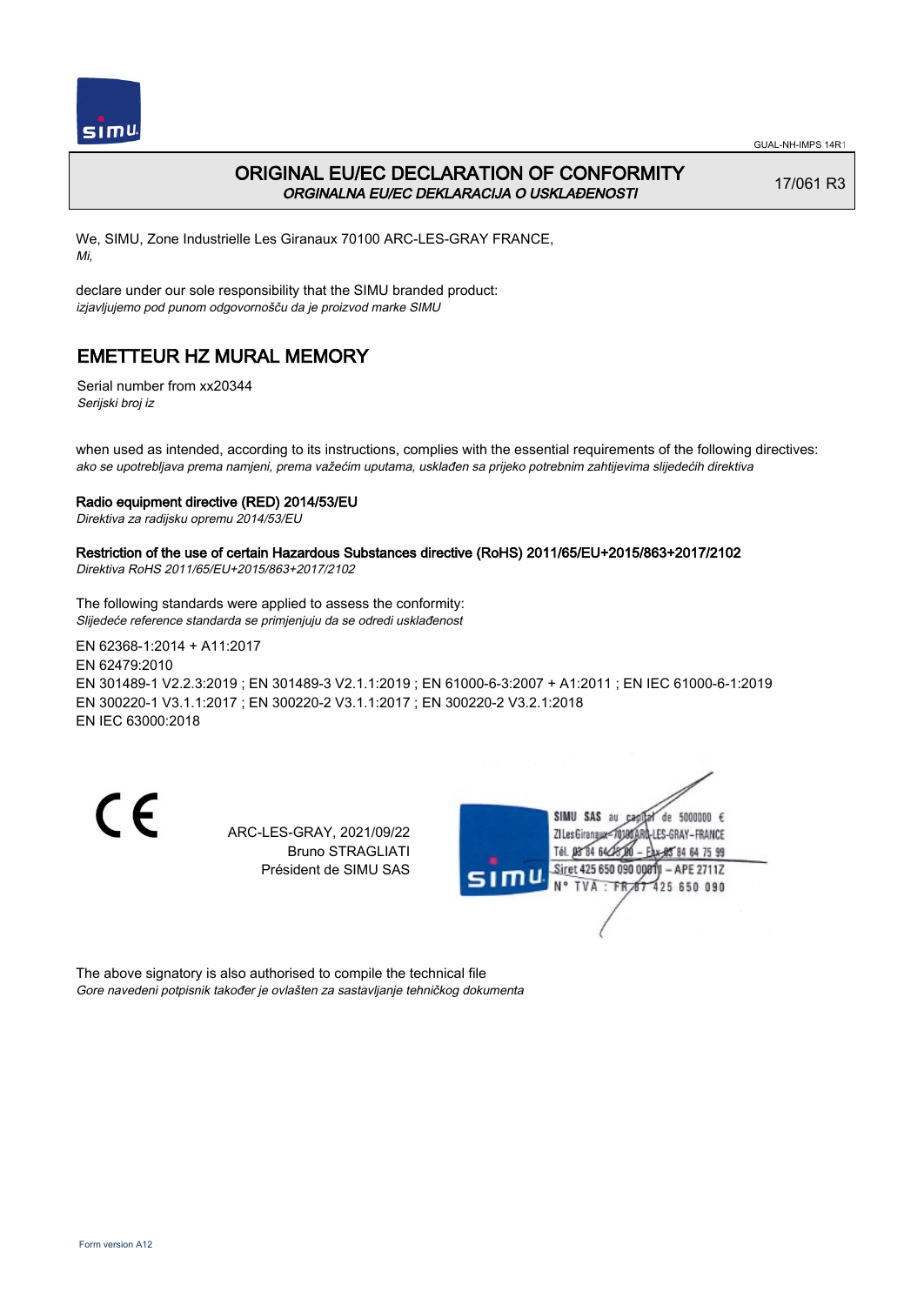

### ORIGINAL EU/EC DECLARATION OF CONFORMITY Eredeti EU/CE Megfelelőségi Nyilatkozat

17/061 R3

We, SIMU, Zone Industrielle Les Giranaux 70100 ARC-LES-GRAY FRANCE, Alulírott,

declare under our sole responsibility that the SIMU branded product: felelősségünk teljes tudatában kijelentjük, hogy a szóban forgó SIMU termék

## EMETTEUR HZ MURAL MEMORY

Serial number from xx20344 Sorozatszámtól

when used as intended, according to its instructions, complies with the essential requirements of the following directives: megfelel, az alábbi irányelvekben megfogalmazott alapvető követelményeknek

#### Radio equipment directive (RED) 2014/53/EU

A rádióberendezésekről szóló irányelv 2014/53/EU

#### Restriction of the use of certain Hazardous Substances directive (RoHS) 2011/65/EU+2015/863+2017/2102

RoHS irányelv 2011/65/EU+2015/863+2017/2102

The following standards were applied to assess the conformity: A megfelelőség biztosításának érdekében az alábbi szabványok kerültek alkalmazásra

EN 62368‑1:2014 + A11:2017 EN 62479:2010 EN 301489‑1 V2.2.3:2019 ; EN 301489‑3 V2.1.1:2019 ; EN 61000‑6‑3:2007 + A1:2011 ; EN IEC 61000‑6‑1:2019 EN 300220‑1 V3.1.1:2017 ; EN 300220‑2 V3.1.1:2017 ; EN 300220‑2 V3.2.1:2018 EN IEC 63000:2018

CE

ARC-LES-GRAY, 2021/09/22 Bruno STRAGLIATI Président de SIMU SAS



The above signatory is also authorised to compile the technical file A fent említett aláíró is jogosult a műszaki dokumentáció összeállítására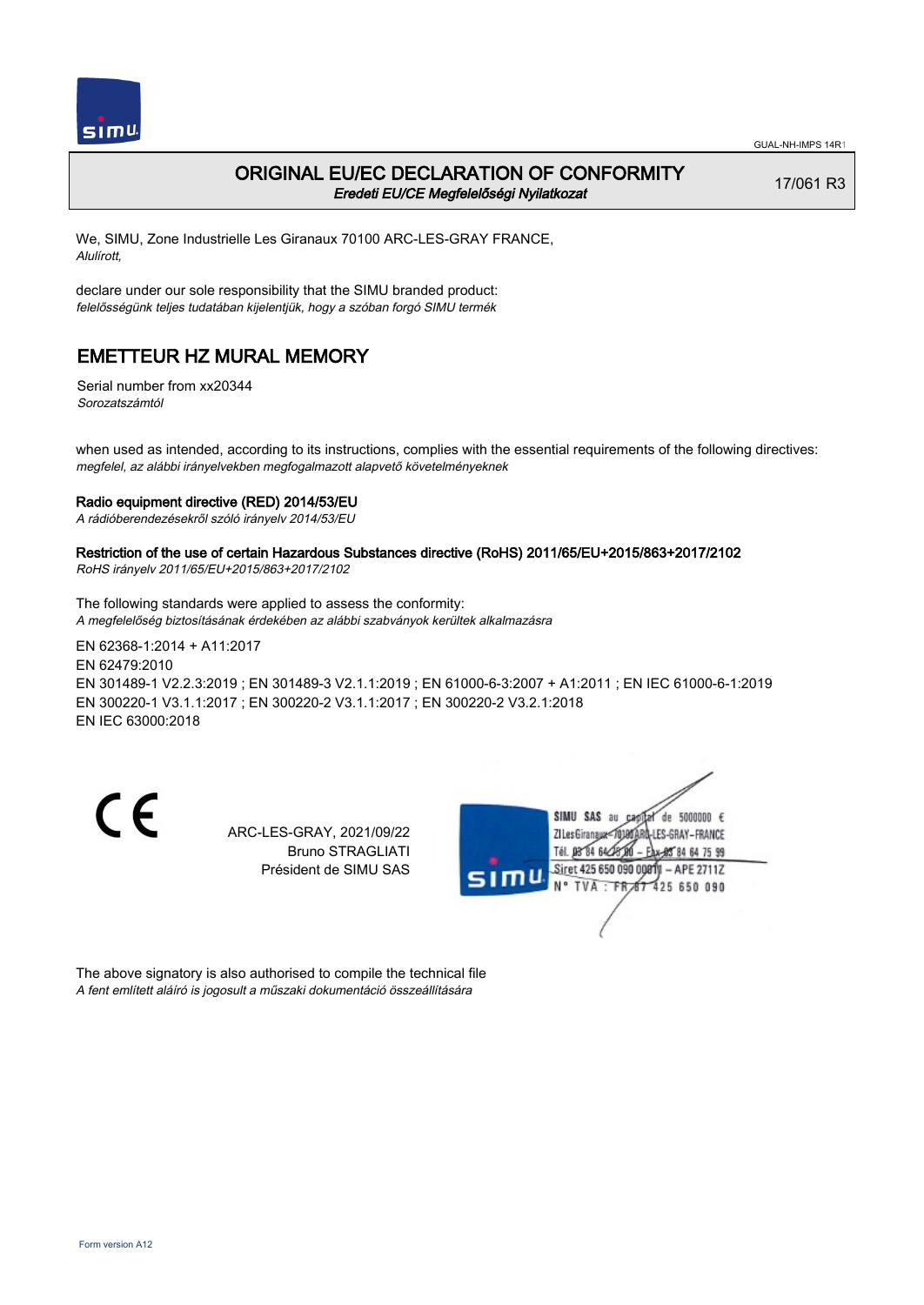

### ORIGINAL EU/EC DECLARATION OF CONFORMITY ORIGINALI ES/EB ATITIKTIES DEKLARACIJA

17/061 R3

We, SIMU, Zone Industrielle Les Giranaux 70100 ARC-LES-GRAY FRANCE, Mes,

declare under our sole responsibility that the SIMU branded product: atsakingai deklaruojame, kad SIMU kompanijos produktas

## EMETTEUR HZ MURAL MEMORY

Serial number from xx20344 Serijos numeris nuo

when used as intended, according to its instructions, complies with the essential requirements of the following directives: naudojamas pagal paskirtį, pagal gamintojo instrukcijas, atitinka esminius šių Direktyvų reikalavimus

#### Radio equipment directive (RED) 2014/53/EU

Radijo ryšio įrenginių direktyva 2014/53/EU

## Restriction of the use of certain Hazardous Substances directive (RoHS) 2011/65/EU+2015/863+2017/2102

PMNA (RoHS) direktyva 2011/65/EU+2015/863+2017/2102

The following standards were applied to assess the conformity: Įverinti deklaruojamą atitiktį buvo taikomi toliau nurodyti standartai

EN 62368‑1:2014 + A11:2017 EN 62479:2010 EN 301489‑1 V2.2.3:2019 ; EN 301489‑3 V2.1.1:2019 ; EN 61000‑6‑3:2007 + A1:2011 ; EN IEC 61000‑6‑1:2019 EN 300220‑1 V3.1.1:2017 ; EN 300220‑2 V3.1.1:2017 ; EN 300220‑2 V3.2.1:2018 EN IEC 63000:2018

CE

ARC-LES-GRAY, 2021/09/22 Bruno STRAGLIATI Président de SIMU SAS



The above signatory is also authorised to compile the technical file Asmuo, pasirašęs šią deklaraciją, taip pat turi įgaliojimą sudaryti techninę bylą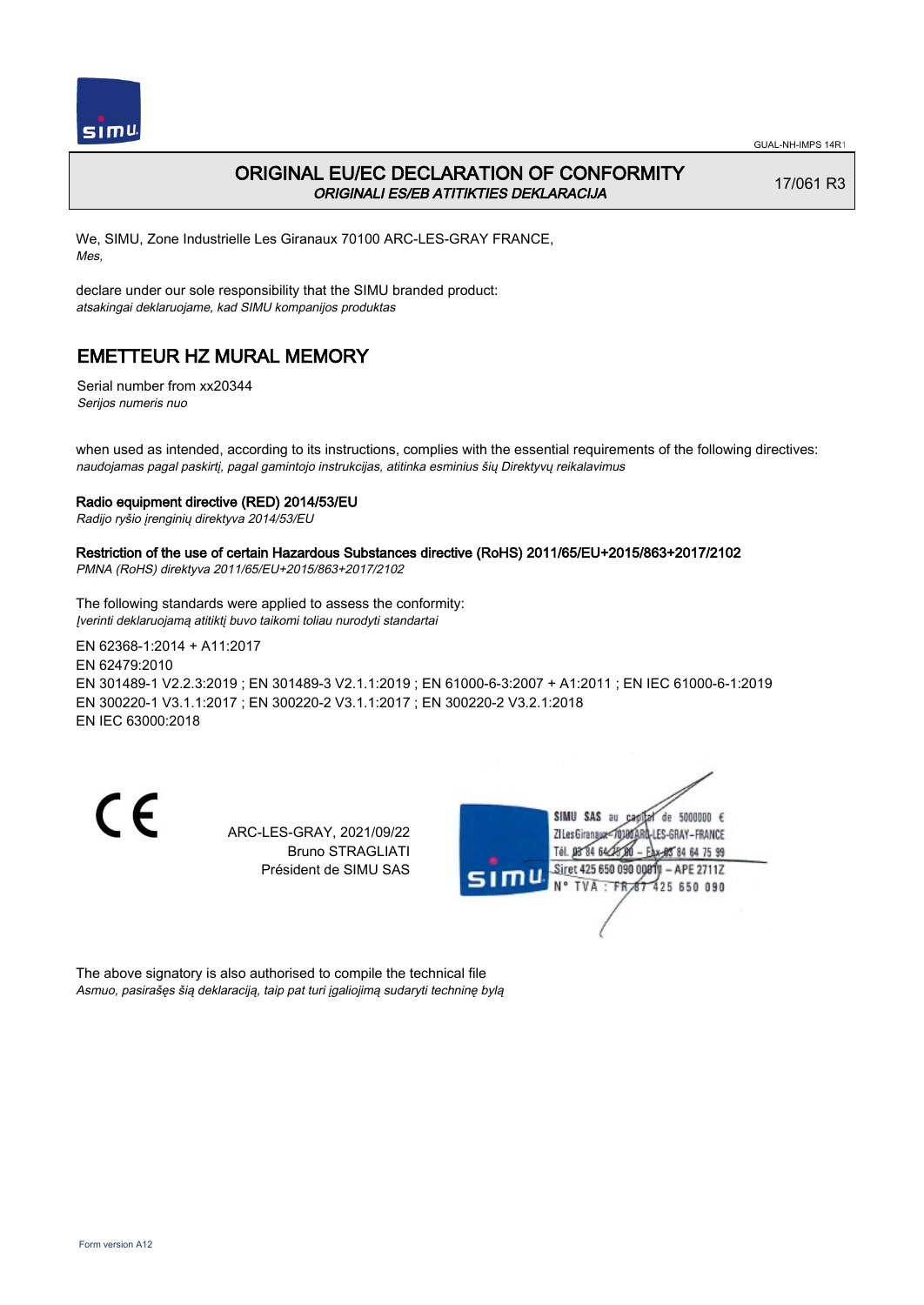

## ORIGINAL EU/EC DECLARATION OF CONFORMITY ES/EK ATBILSTĪBAS DEKLARĀCIJA

17/061 R3

We, SIMU, Zone Industrielle Les Giranaux 70100 ARC-LES-GRAY FRANCE, Mēs,

declare under our sole responsibility that the SIMU branded product: ar pilnu atbildību, apliecinām, ka SIMU zīmola produkti,

# EMETTEUR HZ MURAL MEMORY

Serial number from xx20344 sērijas numurs no

when used as intended, according to its instructions, complies with the essential requirements of the following directives: ja tie tiek lietoti saskaņā ar norādījumiem, atbilst šo direktīvu pamatprasībām

### Radio equipment directive (RED) 2014/53/EU

Direktīva par radioiekārtu pieejamību tirgū 2014/53/EU

#### Restriction of the use of certain Hazardous Substances directive (RoHS) 2011/65/EU+2015/863+2017/2102

RoHs Direktīva par dažādu bīstamu vielu izmantošanas ierobežošanu elektriskās un elektroniskās iekārtās 2011/65/EU+2015/863+2017/2102

The following standards were applied to assess the conformity: Atbilstības deklarācijas novērtēšanai tiek pielietoti sekojoši standarti

EN 62368‑1:2014 + A11:2017 EN 62479:2010 EN 301489‑1 V2.2.3:2019 ; EN 301489‑3 V2.1.1:2019 ; EN 61000‑6‑3:2007 + A1:2011 ; EN IEC 61000‑6‑1:2019 EN 300220‑1 V3.1.1:2017 ; EN 300220‑2 V3.1.1:2017 ; EN 300220‑2 V3.2.1:2018 EN IEC 63000:2018

CE

ARC-LES-GRAY, 2021/09/22 Bruno STRAGLIATI Président de SIMU SAS



The above signatory is also authorised to compile the technical file Iepriekš minētā persona ir pilnvarota sastādīt tehnisko dokumentāciju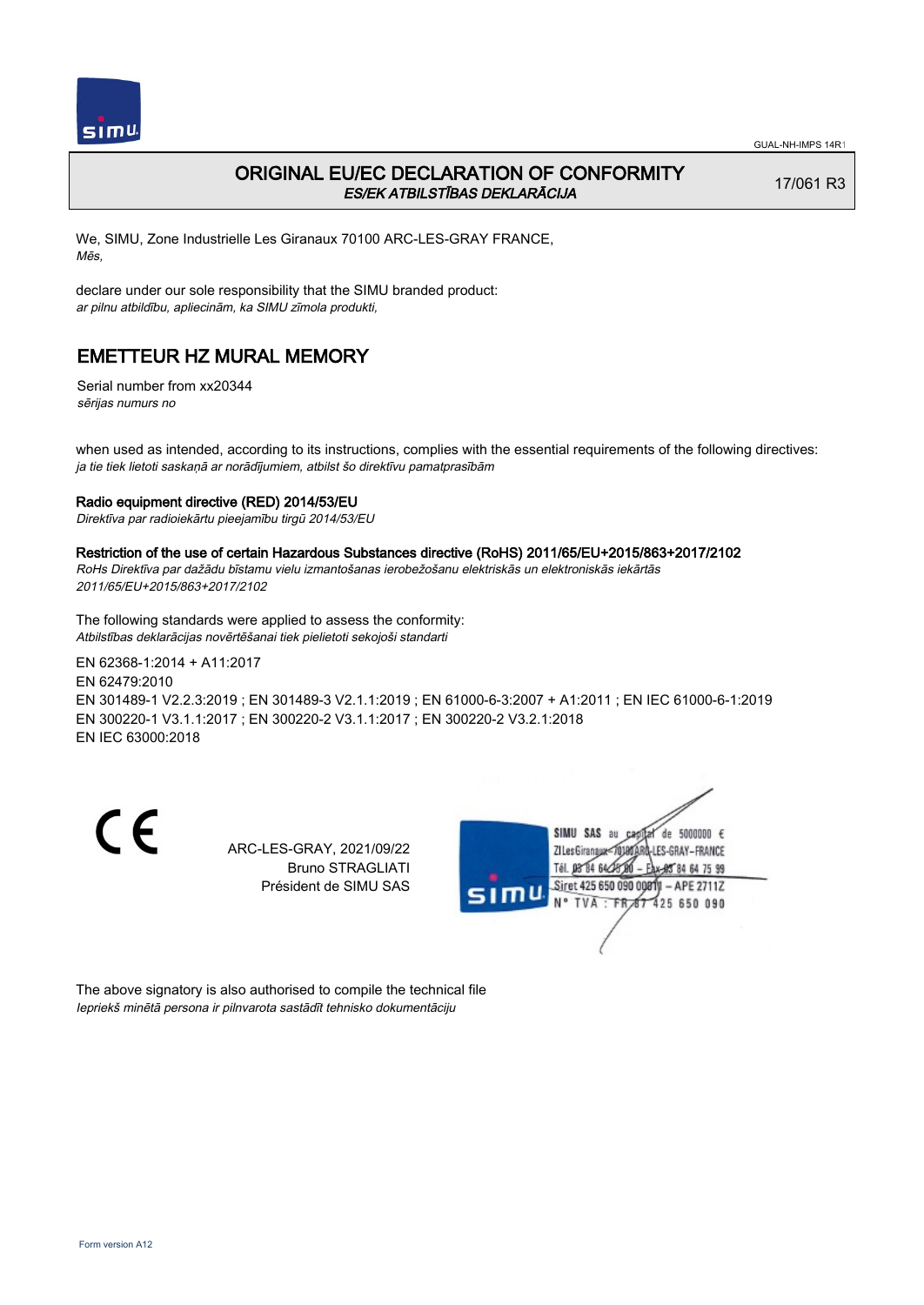

## ORIGINAL EU/EC DECLARATION OF CONFORMITY OORSPRONKELIJKE EU/EG-CONFORMITEITSVERKLARING

17/061 R3

We, SIMU, Zone Industrielle Les Giranaux 70100 ARC-LES-GRAY FRANCE, Wij,

declare under our sole responsibility that the SIMU branded product: verklaren op eigen verantwoordelijkheid dat het produkt van het SIMU

# EMETTEUR HZ MURAL MEMORY

Serial number from xx20344 Serienummer van

when used as intended, according to its instructions, complies with the essential requirements of the following directives: wanneer gebruikt voor de juiste toepassing voldoet aan de essentiële eisen van de volgende richtlijnen

### Radio equipment directive (RED) 2014/53/EU

Richtlijn radioapparatuur 2014/53/EU

## Restriction of the use of certain Hazardous Substances directive (RoHS) 2011/65/EU+2015/863+2017/2102

RoHS Richtlijn 2011/65/EU+2015/863+2017/2102

The following standards were applied to assess the conformity: De volgende referentiestandaarden worden toegepast om de overeenstemming te evalueren

EN 62368‑1:2014 + A11:2017 EN 62479:2010 EN 301489‑1 V2.2.3:2019 ; EN 301489‑3 V2.1.1:2019 ; EN 61000‑6‑3:2007 + A1:2011 ; EN IEC 61000‑6‑1:2019 EN 300220‑1 V3.1.1:2017 ; EN 300220‑2 V3.1.1:2017 ; EN 300220‑2 V3.2.1:2018 EN IEC 63000:2018

CE

ARC-LES-GRAY, 2021/09/22 Bruno STRAGLIATI Président de SIMU SAS



The above signatory is also authorised to compile the technical file De bovengenoemde persoon is ook bevoegd om het technisch dossier samen te stellen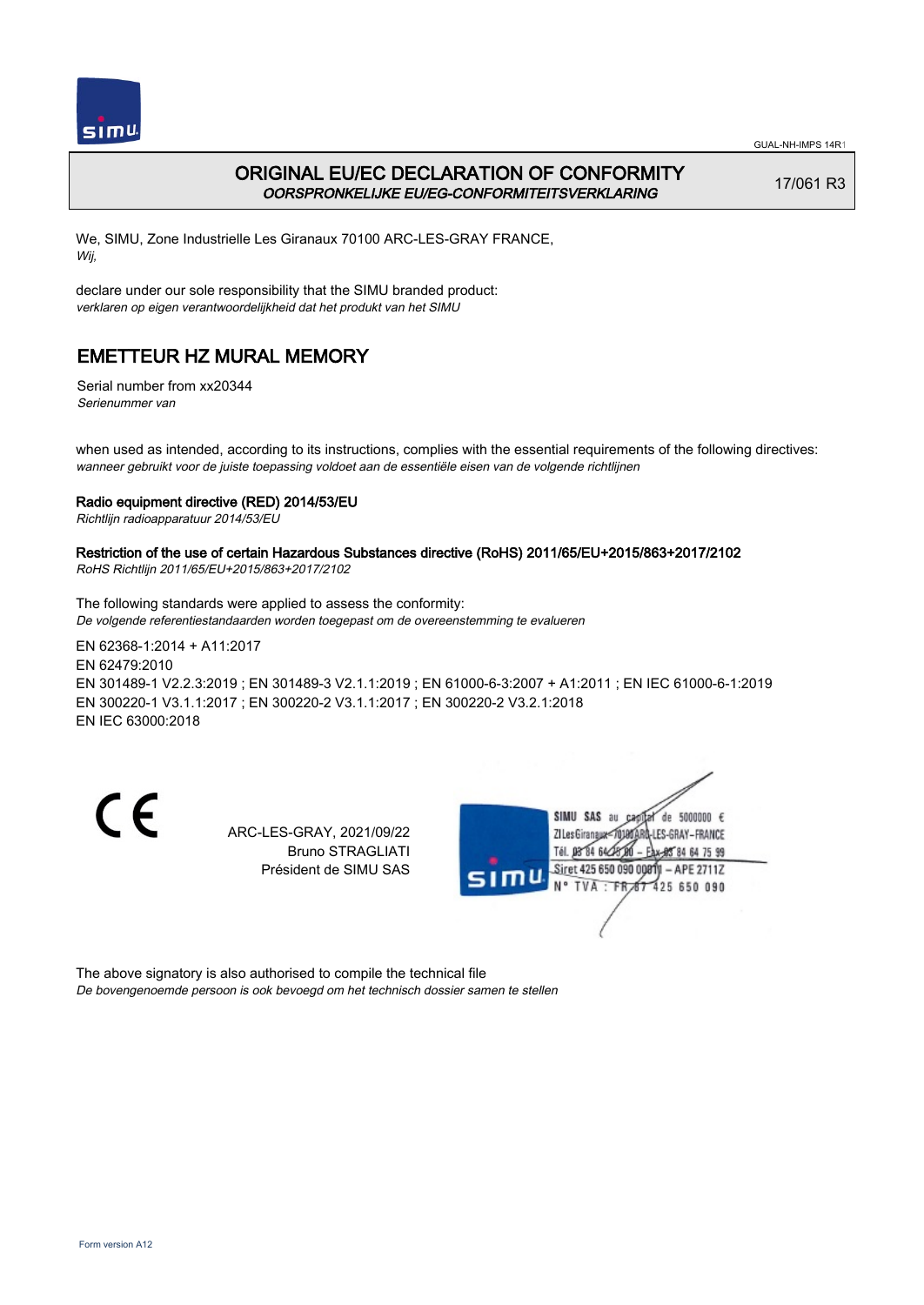

## ORIGINAL EU/EC DECLARATION OF CONFORMITY ORIGINAL EU / CE - ERKLÆRING

17/061 R3

We, SIMU, Zone Industrielle Les Giranaux 70100 ARC-LES-GRAY FRANCE, Vi,

declare under our sole responsibility that the SIMU branded product: erklærer under vårt eneansvar at SIMU merket produkt

## EMETTEUR HZ MURAL MEMORY

Serial number from xx20344 Serienummer fra

when used as intended, according to its instructions, complies with the essential requirements of the following directives: når de brukes som forutsatt, i henhold til sin instruks, i samsvar med de grunnlegende kravene i følgende direktiver

#### Radio equipment directive (RED) 2014/53/EU

Radioutstyr direktivet 2014/53/EU

## Restriction of the use of certain Hazardous Substances directive (RoHS) 2011/65/EU+2015/863+2017/2102

RoHS-direktivet 2011/65/EU+2015/863+2017/2102

The following standards were applied to assess the conformity: Følgende referansestandarder ble brukt for å vurdere samsvar

EN 62368‑1:2014 + A11:2017 EN 62479:2010 EN 301489‑1 V2.2.3:2019 ; EN 301489‑3 V2.1.1:2019 ; EN 61000‑6‑3:2007 + A1:2011 ; EN IEC 61000‑6‑1:2019 EN 300220‑1 V3.1.1:2017 ; EN 300220‑2 V3.1.1:2017 ; EN 300220‑2 V3.2.1:2018 EN IEC 63000:2018

CE

ARC-LES-GRAY, 2021/09/22 Bruno STRAGLIATI Président de SIMU SAS



The above signatory is also authorised to compile the technical file Ovennevnte underskrevet fullmakt til å utarbeide den tekniske dokumentasjonen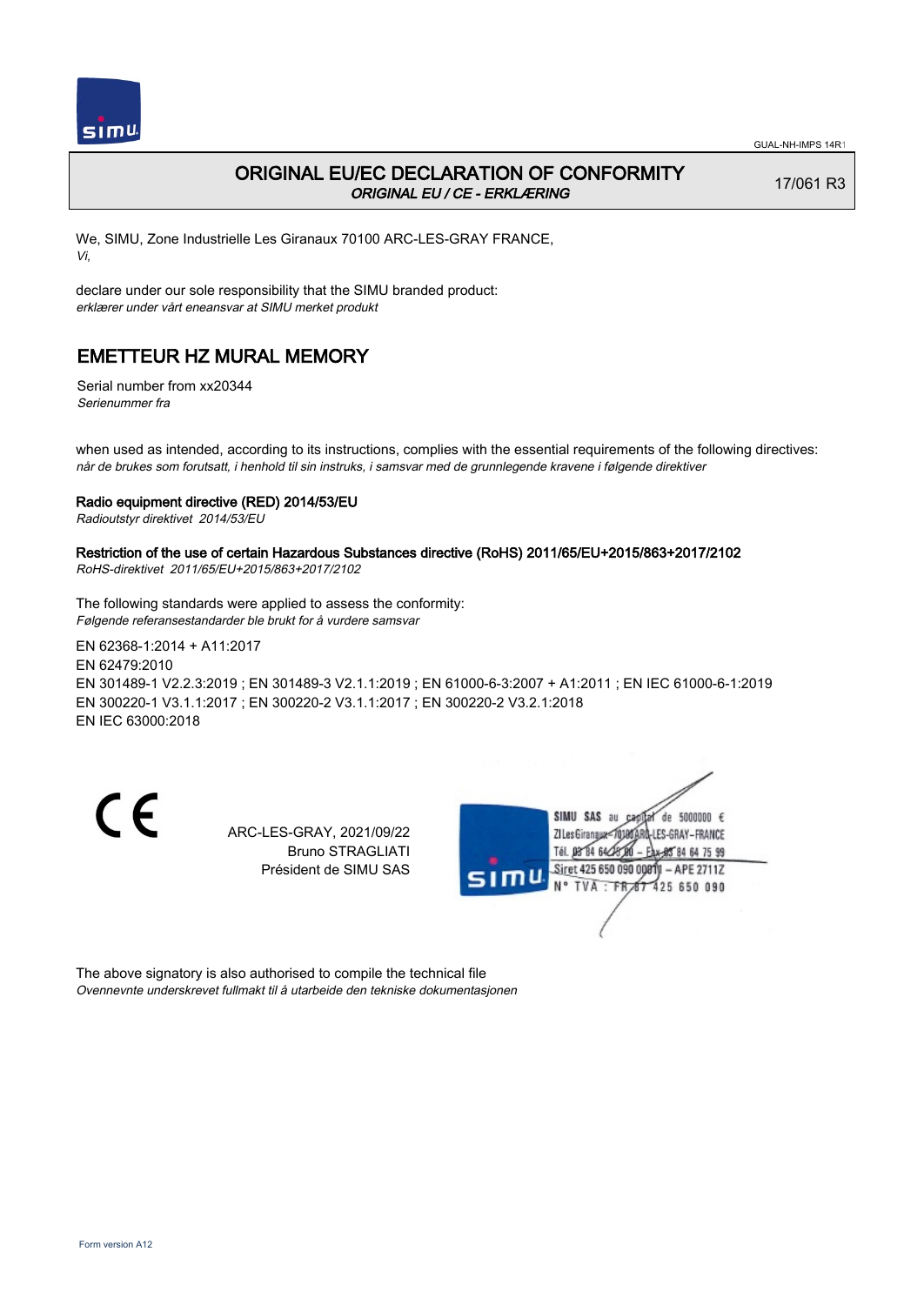

## ORIGINAL EU/EC DECLARATION OF CONFORMITY ORYGINALNA DEKLARACJA ZGODNOŚCI UE/WE

17/061 R3

We, SIMU, Zone Industrielle Les Giranaux 70100 ARC-LES-GRAY FRANCE, My,

declare under our sole responsibility that the SIMU branded product: deklarujemy z pełną odpowiedzialnością, że produkt oznaczony marką SIMU

# EMETTEUR HZ MURAL MEMORY

Serial number from xx20344 z numerem seryjnym od

when used as intended, according to its instructions, complies with the essential requirements of the following directives: gdy jest używany zgodnie z przeznaczeniem i instrukcjami, spełnia podstawowe wymagania następujących Dyrektyw

### Radio equipment directive (RED) 2014/53/EU

Dyrektywa o urządzeniach radiowych 2014/53/EU

### Restriction of the use of certain Hazardous Substances directive (RoHS) 2011/65/EU+2015/863+2017/2102

Dyrektywa RoHS 2011/65/EU+2015/863+2017/2102

The following standards were applied to assess the conformity: Do oceny zgodności zostały zastosowane następujące normy

EN 62368‑1:2014 + A11:2017 EN 62479:2010 EN 301489‑1 V2.2.3:2019 ; EN 301489‑3 V2.1.1:2019 ; EN 61000‑6‑3:2007 + A1:2011 ; EN IEC 61000‑6‑1:2019 EN 300220‑1 V3.1.1:2017 ; EN 300220‑2 V3.1.1:2017 ; EN 300220‑2 V3.2.1:2018 EN IEC 63000:2018

CE

ARC-LES-GRAY, 2021/09/22 Bruno STRAGLIATI Président de SIMU SAS



The above signatory is also authorised to compile the technical file Osoba wskazana powyżej jest również upoważniony do przygotowania dokumentacji technicznej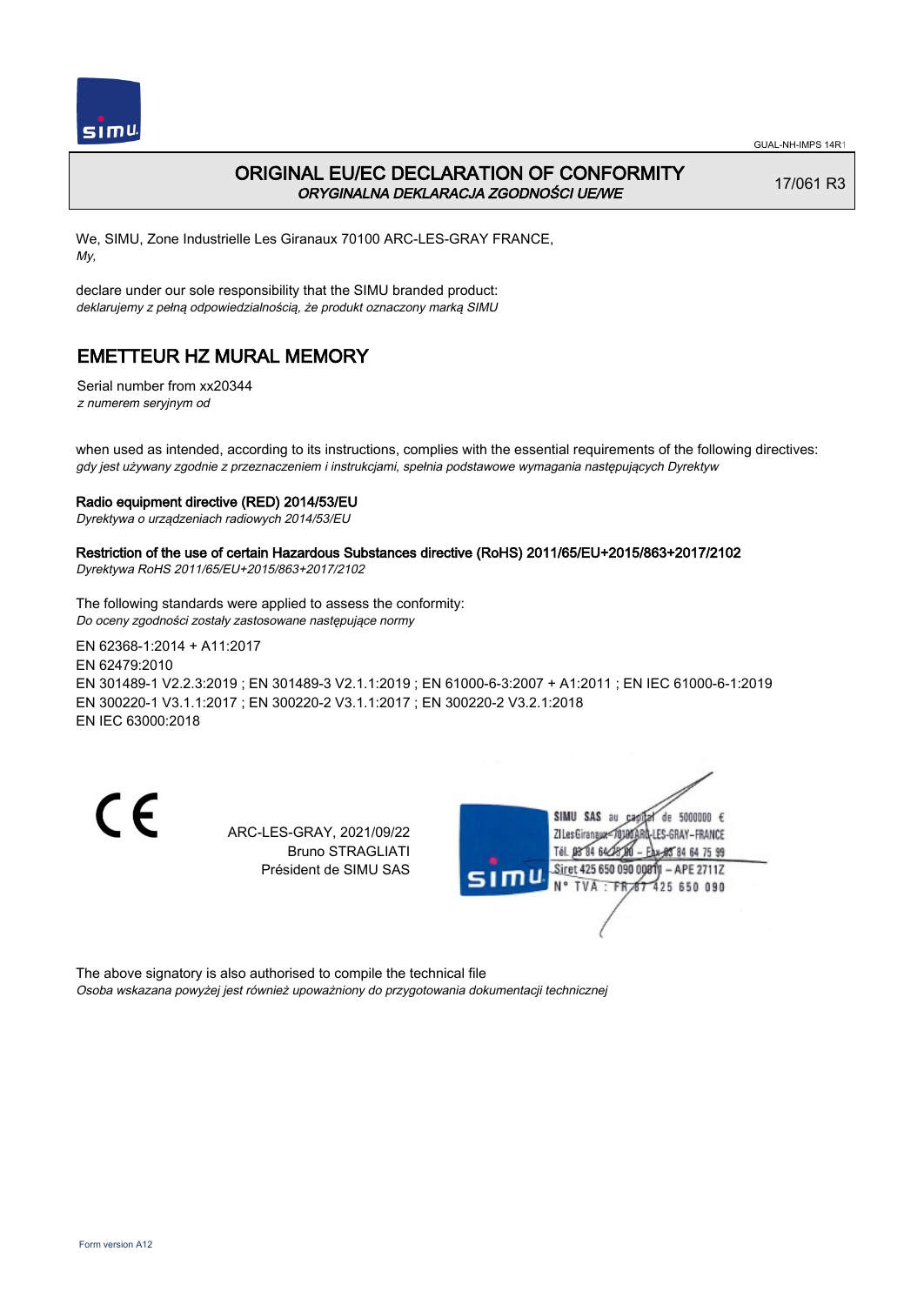

## ORIGINAL EU/EC DECLARATION OF CONFORMITY DECLARAÇÃO UE/CE DE CONFORMIDADE ORIGINAL

17/061 R3

We, SIMU, Zone Industrielle Les Giranaux 70100 ARC-LES-GRAY FRANCE, Nós,

declare under our sole responsibility that the SIMU branded product: declaramos sob nossa única responsabilidade que o dispositivo marca SIMU

## EMETTEUR HZ MURAL MEMORY

Serial number from xx20344 Número de série desde

when used as intended, according to its instructions, complies with the essential requirements of the following directives: Quando utilizado de acordo com sua a aplicação, segundo as suas instruções, cumpre os requisitos essenciais das seguintes diretivas

#### Radio equipment directive (RED) 2014/53/EU

Diretiva equipamentos de rádio 2014/53/EU

### Restriction of the use of certain Hazardous Substances directive (RoHS) 2011/65/EU+2015/863+2017/2102

Diretiva RoHS 2011/65/EU+2015/863+2017/2102

The following standards were applied to assess the conformity: As normas de referência apresentadas em seguida foram aplicadas para avaliar a conformidade

EN 62368‑1:2014 + A11:2017 EN 62479:2010 EN 301489‑1 V2.2.3:2019 ; EN 301489‑3 V2.1.1:2019 ; EN 61000‑6‑3:2007 + A1:2011 ; EN IEC 61000‑6‑1:2019 EN 300220‑1 V3.1.1:2017 ; EN 300220‑2 V3.1.1:2017 ; EN 300220‑2 V3.2.1:2018 EN IEC 63000:2018

CE

ARC-LES-GRAY, 2021/09/22 Bruno STRAGLIATI Président de SIMU SAS



The above signatory is also authorised to compile the technical file A pessoa nomeada acima também está autorizada a compilar o processo técnico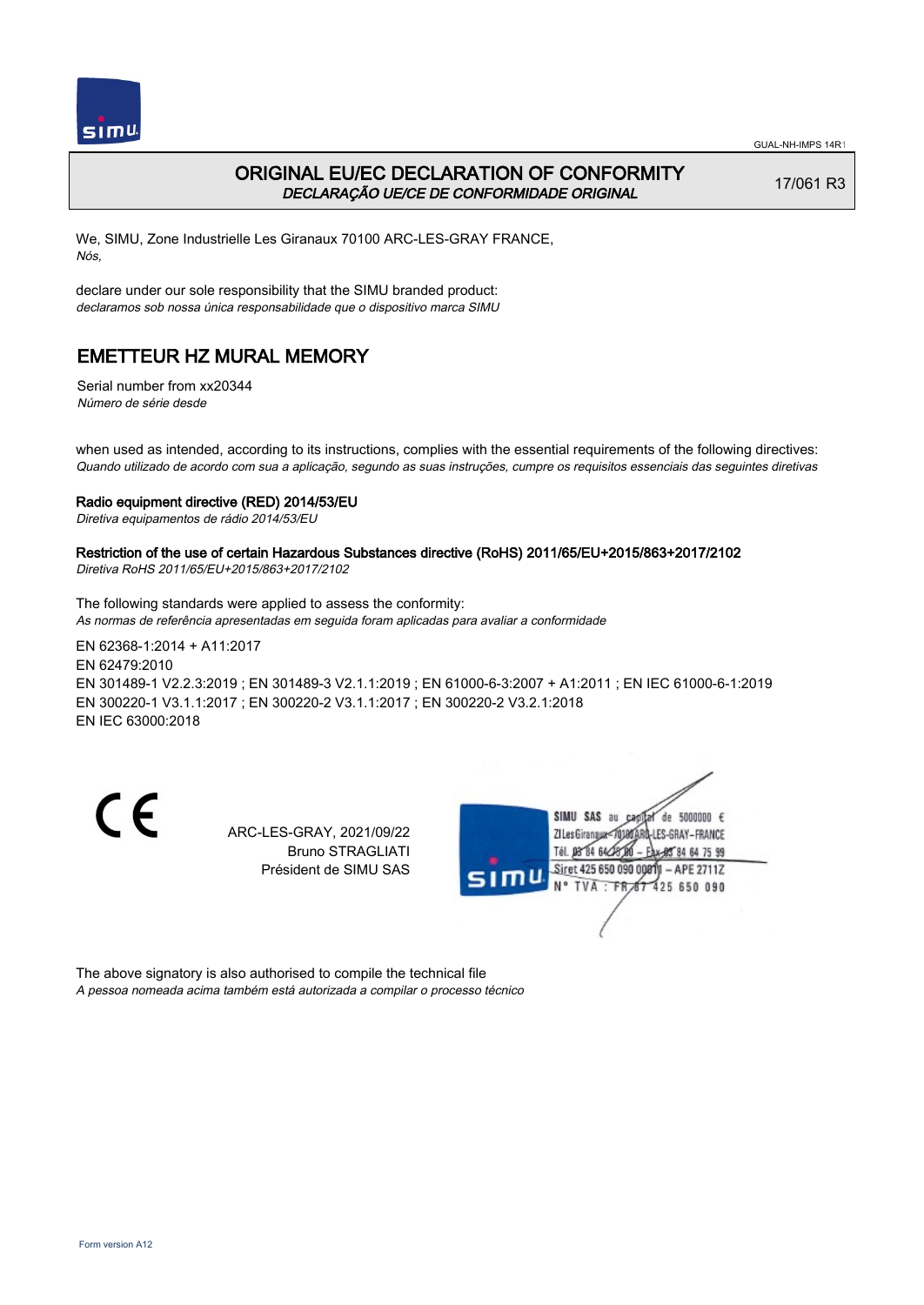

### ORIGINAL EU/EC DECLARATION OF CONFORMITY ORIGINAL EU/EC DECLARAIE DE CONFORMITATE

17/061 R3

We, SIMU, Zone Industrielle Les Giranaux 70100 ARC-LES-GRAY FRANCE, Noi,

declare under our sole responsibility that the SIMU branded product: declarăm pe propria răspundere că produsele marca SIMU

## EMETTEUR HZ MURAL MEMORY

Serial number from xx20344 Numărul de serie din

when used as intended, according to its instructions, complies with the essential requirements of the following directives: utilizate conform destinaiei lor, aa cum este descris în manualul de utilizare, sunt în conformitate cu cerinele eseniale ale următoarelor directive

### Radio equipment directive (RED) 2014/53/EU

Directiva privind echipamentele radio 2014/53/EU

### Restriction of the use of certain Hazardous Substances directive (RoHS) 2011/65/EU+2015/863+2017/2102

Directiva RoHS 2011/65/EU+2015/863+2017/2102

The following standards were applied to assess the conformity: Următoarele standarde de referină au fost aplicate pentru respectarea conformităii

EN 62368‑1:2014 + A11:2017 EN 62479:2010 EN 301489‑1 V2.2.3:2019 ; EN 301489‑3 V2.1.1:2019 ; EN 61000‑6‑3:2007 + A1:2011 ; EN IEC 61000‑6‑1:2019 EN 300220‑1 V3.1.1:2017 ; EN 300220‑2 V3.1.1:2017 ; EN 300220‑2 V3.2.1:2018 EN IEC 63000:2018

CE

ARC-LES-GRAY, 2021/09/22 Bruno STRAGLIATI Président de SIMU SAS



The above signatory is also authorised to compile the technical file Semnatarul de mai sus este, de asemenea, autorizat să întocmească dosarul tehnic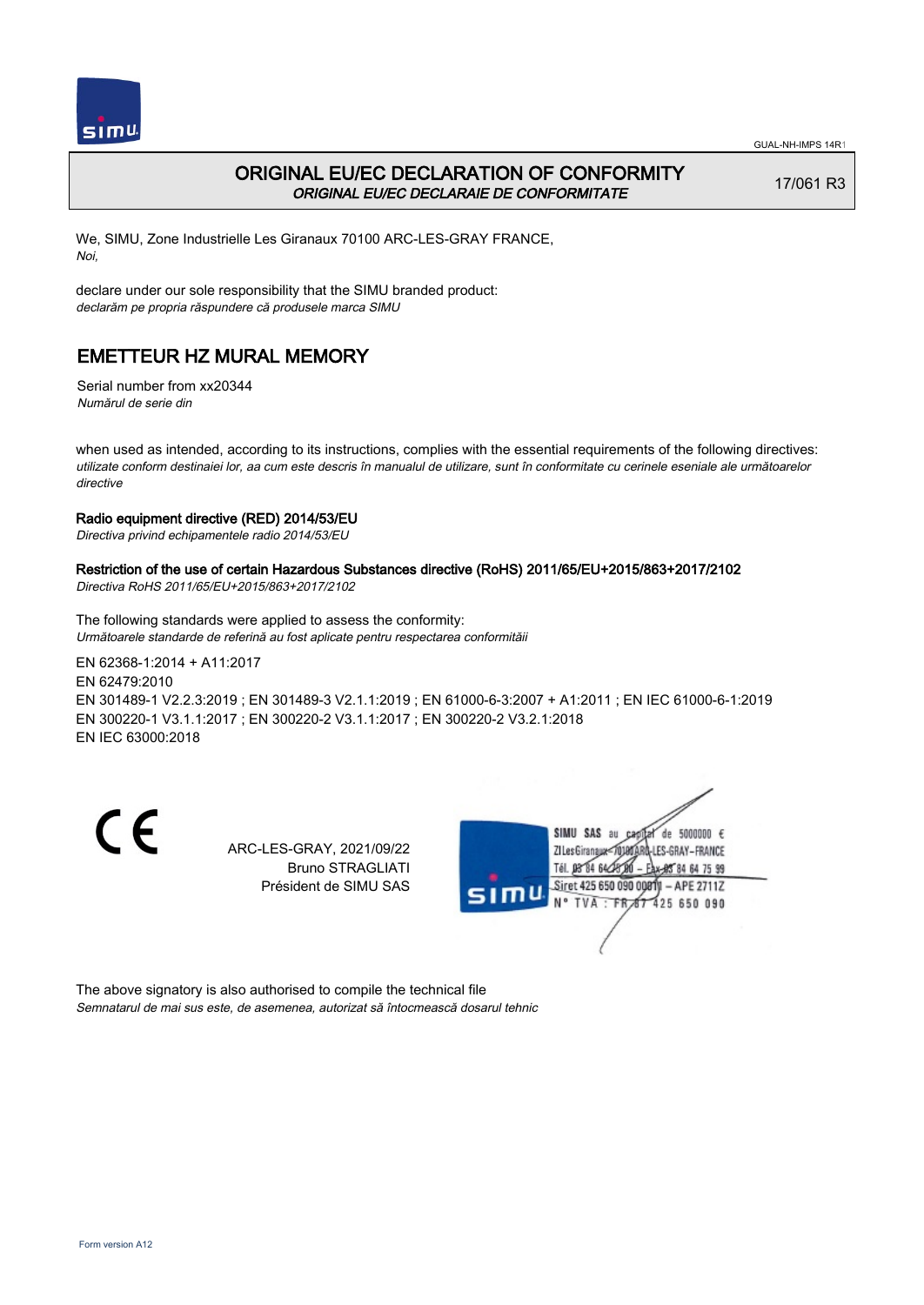

## ORIGINAL EU/EC DECLARATION OF CONFORMITY ORIGINAL EU/EG-FÖRSÄKRAN OM ÖVERENSSTÄMMELSE

17/061 R3

We, SIMU, Zone Industrielle Les Giranaux 70100 ARC-LES-GRAY FRANCE, Vi,

declare under our sole responsibility that the SIMU branded product: försäkrar på eget ansvar att produkten av varumärket SIMU

# EMETTEUR HZ MURAL MEMORY

Serial number from xx20344 Serienumret från

when used as intended, according to its instructions, complies with the essential requirements of the following directives: uppfyller de grundläggande kraven i följande direktiv när den används på det sätt som avses, i enlighet med bruksanvisningen

### Radio equipment directive (RED) 2014/53/EU

Direktivet om radioutrustning 2014/53/EU

# Restriction of the use of certain Hazardous Substances directive (RoHS) 2011/65/EU+2015/863+2017/2102

RoHS-direktivet 2011/65/EU+2015/863+2017/2102

The following standards were applied to assess the conformity: Följande referensnormer har tillämpats för att göra en bedömning av överensstämmelsen

EN 62368‑1:2014 + A11:2017 EN 62479:2010 EN 301489‑1 V2.2.3:2019 ; EN 301489‑3 V2.1.1:2019 ; EN 61000‑6‑3:2007 + A1:2011 ; EN IEC 61000‑6‑1:2019 EN 300220‑1 V3.1.1:2017 ; EN 300220‑2 V3.1.1:2017 ; EN 300220‑2 V3.2.1:2018 EN IEC 63000:2018

CE

ARC-LES-GRAY, 2021/09/22 Bruno STRAGLIATI Président de SIMU SAS



The above signatory is also authorised to compile the technical file Den person som anges ovan är också behörig att ställa samman den tekniska dokumentationen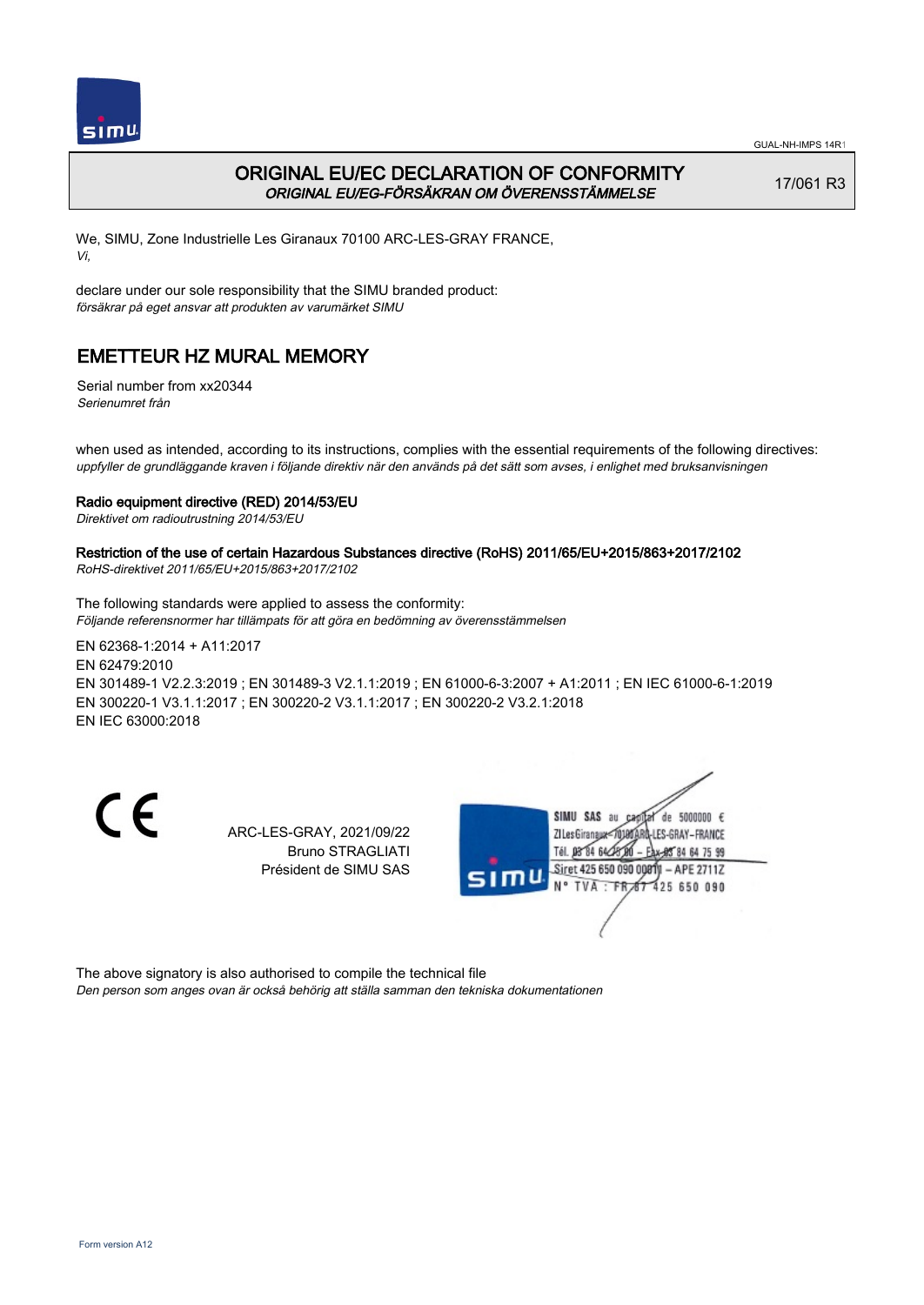

### ORIGINAL EU/EC DECLARATION OF CONFORMITY ORIGINÁLNE VYHLÁSENIE EU/ES O ZHODE

17/061 R3

We, SIMU, Zone Industrielle Les Giranaux 70100 ARC-LES-GRAY FRANCE, My,

declare under our sole responsibility that the SIMU branded product: vyhlasujeme na svoju výlučnú zodpovednosť, že výrobok značky SIMU

## EMETTEUR HZ MURAL MEMORY

Serial number from xx20344 Seriové číslo od

when used as intended, according to its instructions, complies with the essential requirements of the following directives: ak je používaný v súlade s účelom použitia a s návodom, spĺňa základné požiadavky týchto smerníc

#### Radio equipment directive (RED) 2014/53/EU

Smernica o sprístupňovaniu rádiových zariadení na trhu 2014/53/EU

#### Restriction of the use of certain Hazardous Substances directive (RoHS) 2011/65/EU+2015/863+2017/2102

Smernica o obmedzení používania určitých nebezpečných látok v elektrických a elektronických zariadeniach 2011/65/EU+2015/863+2017/2102

The following standards were applied to assess the conformity: Pre posúdenie zhody boli použité následujúce normy

EN 62368‑1:2014 + A11:2017 EN 62479:2010 EN 301489‑1 V2.2.3:2019 ; EN 301489‑3 V2.1.1:2019 ; EN 61000‑6‑3:2007 + A1:2011 ; EN IEC 61000‑6‑1:2019 EN 300220‑1 V3.1.1:2017 ; EN 300220‑2 V3.1.1:2017 ; EN 300220‑2 V3.2.1:2018 EN IEC 63000:2018

C E

ARC-LES-GRAY, 2021/09/22 Bruno STRAGLIATI Président de SIMU SAS



The above signatory is also authorised to compile the technical file uvedená osoba je tiež osoba zodpovedná za vypracovanie technickej dokumentácie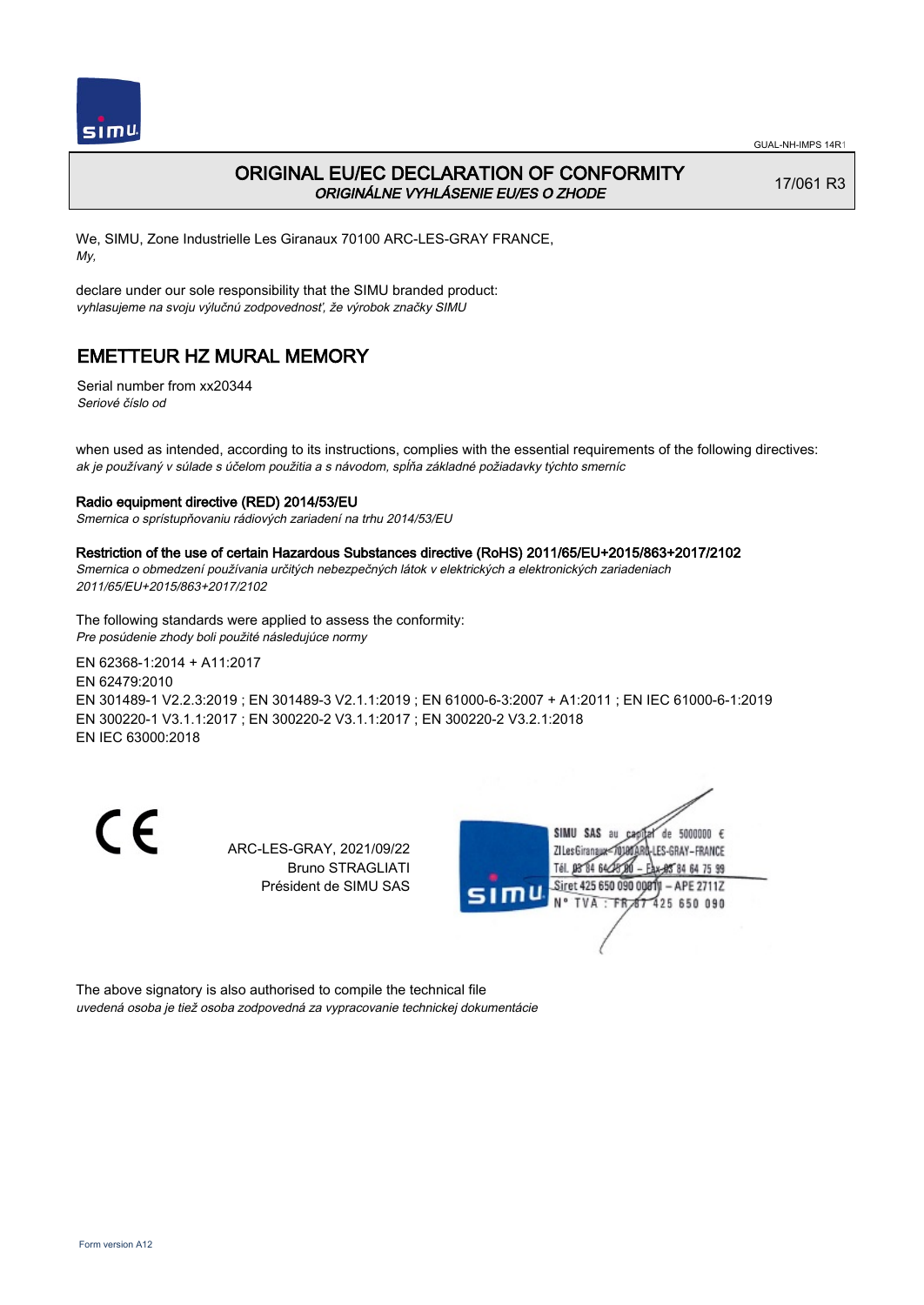

## ORIGINAL EU/EC DECLARATION OF CONFORMITY IZJAVA O SKLADNOSTI / IZJAVA O LASTNOSTIH

17/061 R3

We, SIMU, Zone Industrielle Les Giranaux 70100 ARC-LES-GRAY FRANCE, Mi,

declare under our sole responsibility that the SIMU branded product: S polno odgovornostjo izjavljamo, da izdelki blagovne znamke SIMU

## EMETTEUR HZ MURAL MEMORY

Serial number from xx20344 'Serijska številka

when used as intended, according to its instructions, complies with the essential requirements of the following directives: ko se uporabljajo v skladu z namembnostjo in navodili, ustrezajo bistvenim zahtevam naslednjih direktiv

### Radio equipment directive (RED) 2014/53/EU

Ditrektiva o Radijski opremi 2014/53/EU

## Restriction of the use of certain Hazardous Substances directive (RoHS) 2011/65/EU+2015/863+2017/2102

Direktiva RoHS 2011/65/EU+2015/863+2017/2102

The following standards were applied to assess the conformity: Za preverjanje skladnosti so bili uporabljeni naslednji standardi

EN 62368‑1:2014 + A11:2017 EN 62479:2010 EN 301489‑1 V2.2.3:2019 ; EN 301489‑3 V2.1.1:2019 ; EN 61000‑6‑3:2007 + A1:2011 ; EN IEC 61000‑6‑1:2019 EN 300220‑1 V3.1.1:2017 ; EN 300220‑2 V3.1.1:2017 ; EN 300220‑2 V3.2.1:2018 EN IEC 63000:2018

CE

ARC-LES-GRAY, 2021/09/22 Bruno STRAGLIATI Président de SIMU SAS



The above signatory is also authorised to compile the technical file Podpisnik, naveden zgoraj, je pooblaščen tudi za pripravo tehnične dokumentacije